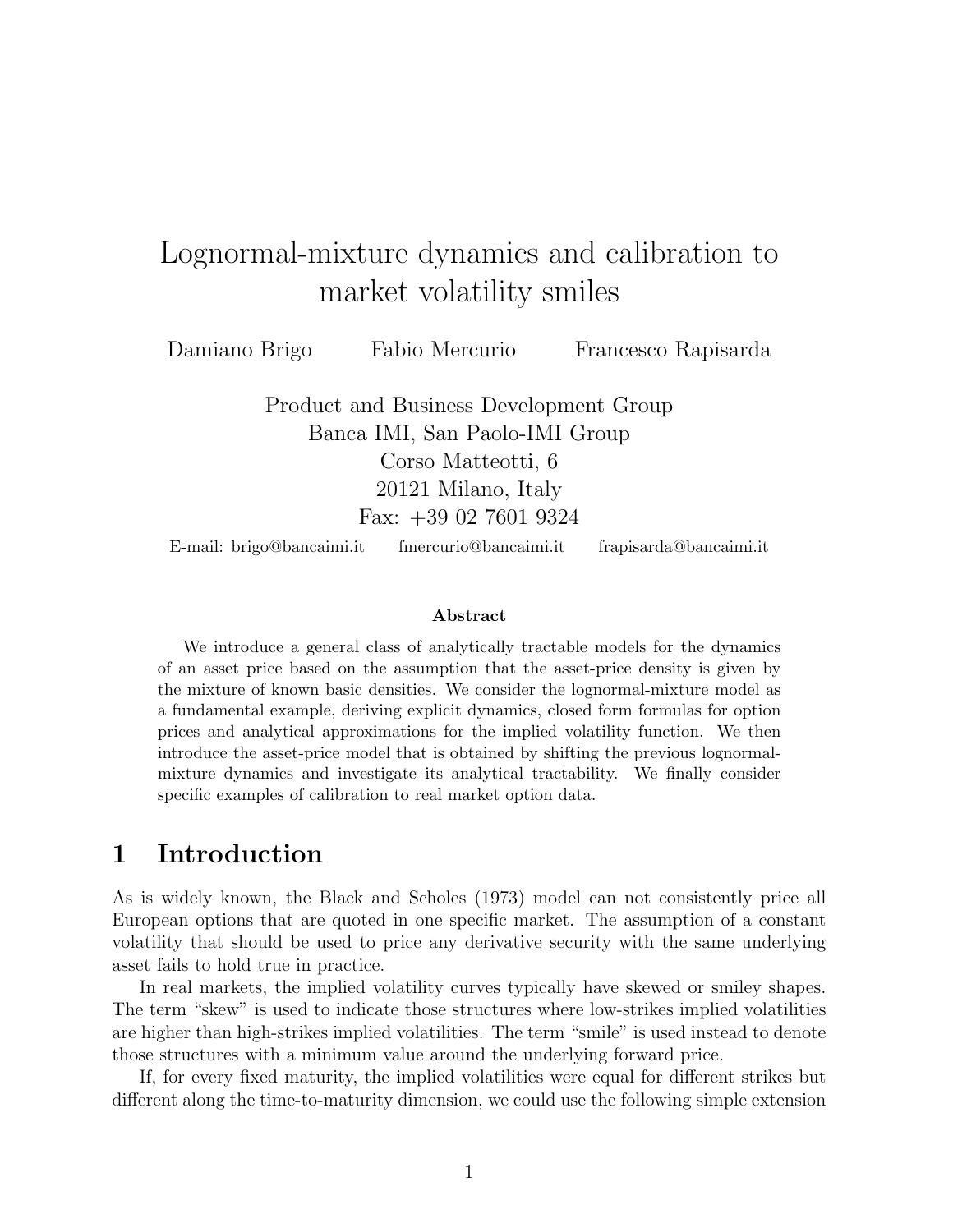of the Black-Scholes model to exactly retrieve the market option prices:

$$
dS_t = \mu S_t dt + \sigma_t S_t dW_t,
$$

where  $\sigma_t$  is a time-dependent (deterministic) volatility function.

However, real financial markets display more complex volatility structures, so that the extended Black-Scholes model does not lead to a satisfactory fitting of market data. This issue can then be tackled by introducing a more articulated form of the volatility coefficient in the stock-price dynamics. This is the approach we follow in this paper. We in fact propose two different stock-price models by specifying the stock price dynamics under a given forward-measure. The volatility  $\sigma_t$  we introduce is in both cases a function of time t and the stock price  $S_t$  at the same time. By doing so, we are able to construct two models that lead either to skews or to smiles in the term structure of implied volatilities.

Many researchers have tried to address the problem of a good, possibly exact, fitting of market option data. We now briefly review the major approaches that have been proposed.

A first approach is based on assuming an *alternative explicit dynamics* for the stockprice process that immediately leads to volatility smiles or skews. In general this approach does not provide sufficient flexibility to properly calibrate the whole volatility surface. An example is the general CEV process being analysed by Cox (1975) and Cox and Ross (1976). A general class of processes is due to Carr et al. (1999). The first class of models we propose also fall into this *alternative explicit dynamics* category, and while it adds flexibility with respect to the previous known examples, it does not completely solve the flexibility issue.

A second approach is based on the assumption of a *continuum of traded strikes* and goes back to Breeden and Litzenberger (1978). Successive developments are due, among all, to Dupire (1994, 1997) and Derman and Kani (1994, 1998) who derive an explicit expression for the Black-Scholes volatility as a function of strike and maturity. This approach has the major drawback that one needs to smoothly interpolate option prices between consecutive strikes in order to be able to differentiate them twice with respect to the strike. Explicit expressions for the risk-neutral stock price dynamics are also derived by Avellaneda et al. (1997) by minimizing the relative entropy to a prior distribution, and by Brown and Randall (1999) by assuming a quite flexible analytical function describing the volatility surface.

Another approach, pioneered by Rubinstein (1994), consists of finding the risk-neutral probabilities in a binomial/trinomial model for the stock price that lead to a best fitting of market option prices due to some smoothness criterion. We refer to this approach as to the lattice approach. Further examples are in Jackwerth and Rubinstein (1996) and Britten-Jones and Neuberger (1999).

A last approach is given by what we may refer to as *incomplete-market* approach. It includes stochastic-volatility models, such as those of Hull and White (1987), Heston (1993) and Tompkins (2000a, 2000b), and jump-diffusion models, such as that of Prigent, Renault and Scaillet (2000).

In general the problem of finding a risk-neutral distribution that consistently prices all quoted options is largely undetermined. A possible solution is given by assuming a par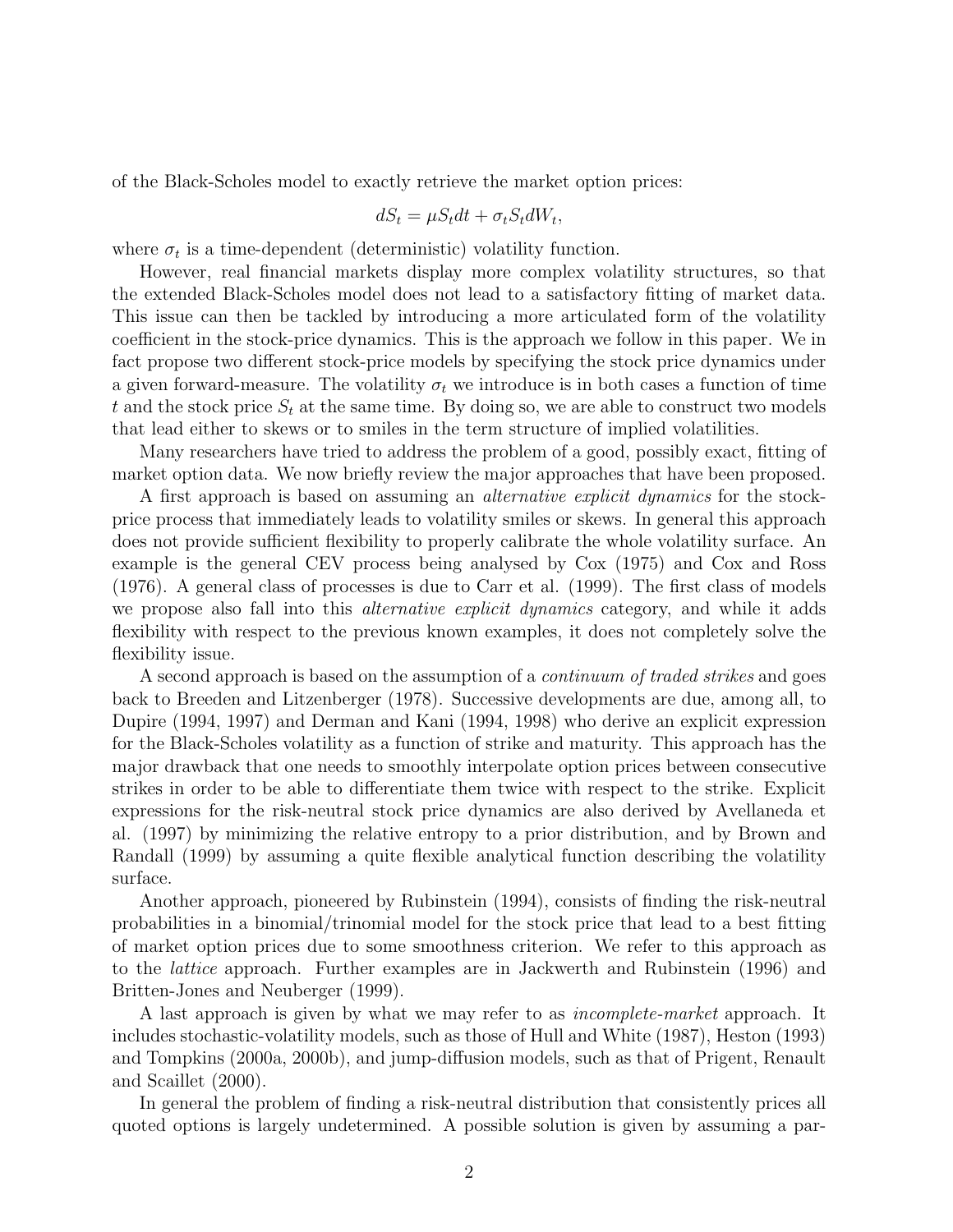ticular parametric risk-neutral distribution depending on several, possibly time-dependent, parameters and then use such parameters for the volatility calibration. An example of this approach is the work by Shimko (1993). But the question remains of finding an asset price dynamics consistent with the chosen parametric form of the risk-neutral density. The models we propose addresses this question by finding a dynamics leading to a parametric risk-neutral distribution that is flexible enough for practical purposes. The resulting process combines therefore the parametric risk-neutral distribution approach with the alternative dynamics approach, providing explicit dynamics leading to flexible parametric risk-neutral densities.

The major challenge that our models are able to face is the introduction of a forwardmeasure distribution that leads i) to analytical formulas for European options, so that the calibration to market data and the computation of Greeks can be extremely rapid, ii) to explicit asset-price dynamics, so that exotic claims can be priced through a Monte Carlo simulation and iii) to *recombining lattices*, so that instruments with early-exercise features can be valued via backward calculation in the tree.

The paper is structured as follows. Section 2 proposes a general class of asset-price models based on marginal densities that are given by the mixture of some basic densities. Section 3 considers the particular case of a mixture of lognormal densities and derives closed form formulas for option prices and analytical approximations for the implied volatility function. Section 4 introduces the asset-price model that is obtained by shifting the previous lognormal-mixture dynamics and investigate its analytical tractability. Section 5 considers specific examples of calibration to real market option data. Section 6 concludes the paper.

## 2 A class of analytical models based on a given mixture of densities

We propose a class of analytically tractable models for an asset-price dynamics that are flexible enough to recover a large variety of market volatility structures. The asset under consideration underlies a given option market and, as such, needs not be tradable itself. Indeed, we can think of an exchange rate, a stock index, and even a forward Libor rate, since caps and floors are nothing but options on Libor rates.

The diffusion processes we obtain follow from assuming a particular distribution for the asset price S under a specific measure. Precisely, we fix a time T and denote by  $P(0,T)$ the price at time 0 of a zero-coupon bond with maturity  $T$ . We then assume that the T-forward risk-adjusted measure  $Q<sup>T</sup>$  exists and that the marginal density of S under  $Q<sup>T</sup>$ is equal to the weighted average of the known densities of some given diffusion processes.

The dynamics of the asset price S under the forward measure  $Q<sup>T</sup>$  is expressed by

$$
dS_t = \mu S_t dt + \sigma(t, S_t) S_t dW_t, \qquad (1)
$$

where  $\mu$  is a constant, W is a  $Q^T$ -standard Brownian motion and  $\sigma$  is a well-behaved deterministic function.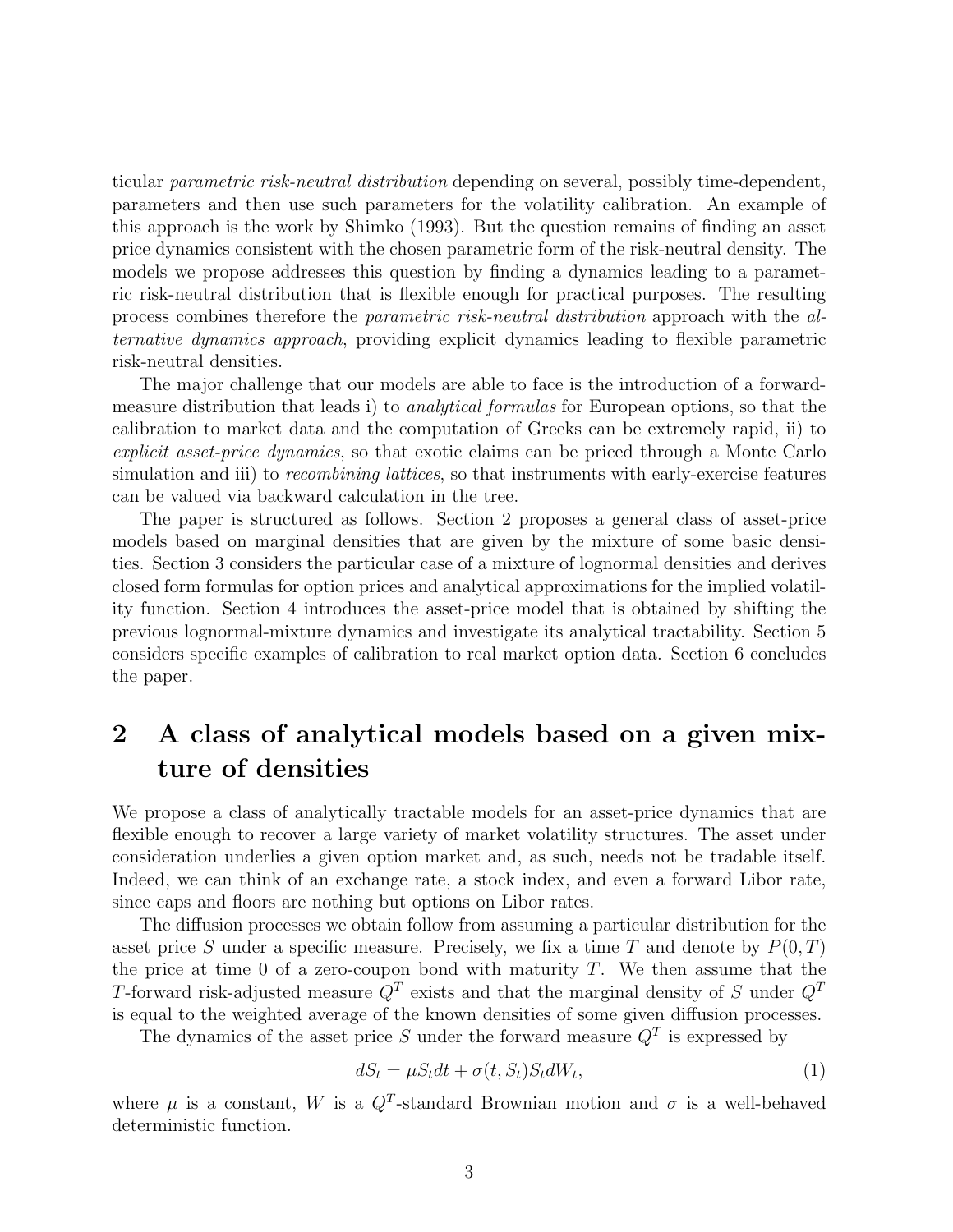The  $\mu$  parameter is completely specified by the definition of  $Q<sup>T</sup>$ . In fact, if the asset is a stock paying a continuous dividend yield q and rates are deterministic, then  $\mu = r - q$ , where r is the time  $T$  (continuously compounded) risk-free rate. If the asset is an exchange rate and rates are deterministic, then  $\mu = r - r_f$ , where  $r_f$  is foreign risk-free rate for the maturity T. If the asset is a forward rate spanning an interval  $[T_0, T]$ ,  $T_0 < T$ , then  $\mu = 0$ due to the martingale property of forward rates under their corresponding measure.

The function  $\sigma$ , which is usually termed *local volatility* in the financial literature, must be chosen so as to grant a unique strong solution to the SDE (1). In particular, we assume that  $\sigma(\cdot, \cdot)$  satisfies, for a suitable positive constant L, the linear-growth condition

$$
\sigma^2(t, y)y^2 \le L(1+y^2) \quad \text{uniformly in } t,\tag{2}
$$

which basically ensures existence of a strong solution.

Let us then consider N diffusion processes with dynamics given by

$$
dS_t^i = \mu S_t^i dt + v_i(t, S_t^i) dW_t, \quad i = 1, ..., N,
$$
\n(3)

with initial value  $S_0^i$ , and where  $v_i(t, y)$ 's are real functions satisfying regularity conditions to ensure existence and uniqueness of the solution to the SDE (3). In particular we assume that, for suitable positive constants  $L_i$ 's, the following linear-growth conditions hold

$$
v_i^2(t, y) \le L_i(1 + y^2) \text{ uniformly in } t, \ \ i = 1, ..., N,
$$
 (4)

For each t, we denote by  $p_t^i(\cdot)$  the density function of  $S_t^i$ , i.e.,  $p_t^i(y) = d(Q^T\{S_t^i \le y\})/dy$ , where, in particular,  $p_0^i(y)$  is the  $\delta$ -Dirac function centered in  $S_0^i$ .

The problem we want to address is the derivation of the local volatility  $\sigma(t, S_t)$  such that the  $Q^T$ -density of S satisfies

$$
p_t(y) := \frac{d}{dy} Q^T \{ S_t \le y \} = \sum_{i=1}^N \lambda_i \frac{d}{dy} Q^T \{ S_t^i \le y \} = \sum_{i=1}^N \lambda_i p_t^i(y),
$$
(5)

where each  $S_0^i$  is set to  $S_0$ , and  $\lambda_i$ 's are strictly positive constants such that  $\sum_{i=1}^N \lambda_i = 1$ . Indeed,  $p_t(\cdot)$  is a proper  $Q^T$ -density function since, by definition,

$$
\int_0^{+\infty} y p_t(y) dy = \sum_{i=1}^N \lambda_i \int_0^{+\infty} y p_t^i(y) dy = \sum_{i=1}^N \lambda_i S_0 e^{\mu t} = S_0 e^{\mu t}.
$$

Applying the Fokker-Planck equation

$$
\frac{\partial}{\partial t}p_t(y) = -\frac{\partial}{\partial y}(\mu y p_t(y)) + \frac{1}{2}\frac{\partial^2}{\partial y^2}(\sigma^2(t, y) y^2 p_t(y)),
$$

with  $p_t$  given by (5), to back out the diffusion coefficient  $\sigma$ , we end up with the following SDE for the asset price under the forward measure  $Q^T$ :

$$
dS_t = \mu S_t dt + \sqrt{\frac{\sum_{i=1}^N \lambda_i v_i^2(t, S_t) p_t^i(S_t)}{\sum_{i=1}^N \lambda_i S_t^2 p_t^i(S_t)}} S_t dW_t.
$$
 (6)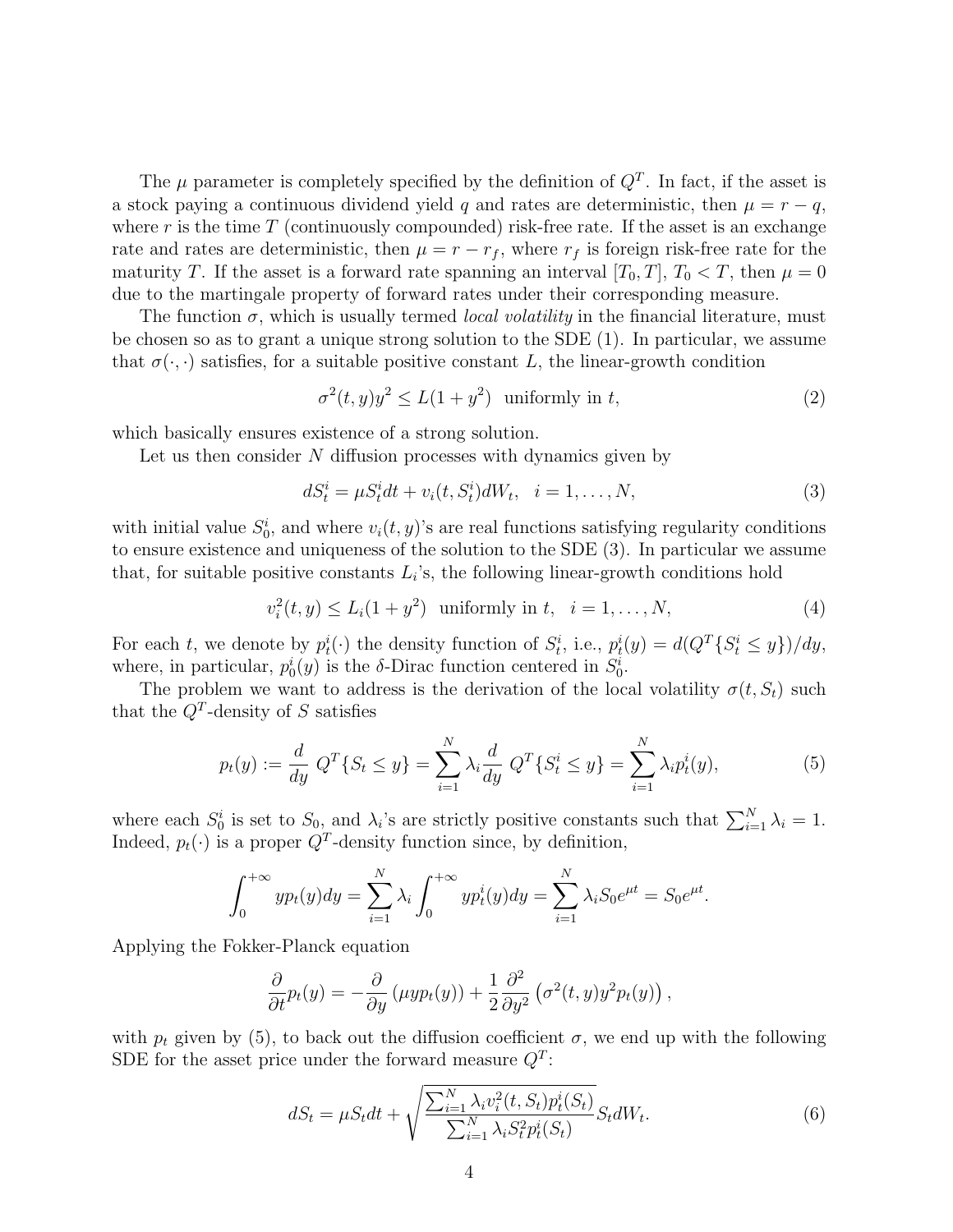This SDE, however, must be regarded as defining some candidate dynamics that leads to the marginal density (5). A detailed derivation of (6) is in Brigo and Mercurio (2000a).

Let us now give for granted that the SDE  $(6)$  has a unique strong solution. Then, remembering the definition (5), it is straightforward to derive the model option prices in terms of the option prices associated to the basic models (3). Indeed, let us consider a European option with maturity T, strike K and written on the asset. Then, if  $\omega = 1$  for a call and  $\omega = -1$  for a put, the option value O at the initial time  $t = 0$  is given by

$$
\mathcal{O} = P(0, T) E^{T} \left\{ [\omega(S_{T} - K)]^{+} \right\}
$$
  
\n
$$
= P(0, T) \int_{0}^{+\infty} [\omega(y - K)]^{+} \sum_{i=1}^{N} \lambda_{i} p_{T}^{i}(y) dy
$$
  
\n
$$
= \sum_{i=1}^{N} \lambda_{i} P(0, T) \int_{0}^{+\infty} [\omega(y - K)]^{+} p_{T}^{i}(y) dy
$$
  
\n
$$
= \sum_{i=1}^{N} \lambda_{i} \mathcal{O}_{i}, \qquad (7)
$$

where  $E^T$  denotes expectation under  $Q^T$  and  $\mathcal{O}_i$  denotes the option price associated to (3).

Remark 2.1. The assumption that the asset marginal density is given by a mixture of known basic densities finds now an easy justification. We notice, in fact, that, starting from a general asset-price dynamics, it may be quite problematic to come up with analytical formulas for European options. Here, instead, the use of analytically-tractable densities  $p<sup>i</sup>$  immediately leads to explicit option prices for the process S. Moreover, the virtually unlimited number of parameters in the asset-price dynamics can be quite helpful in achieving a satisfactory calibration to market data.

We have seen above that a dynamics leading to a marginal density for the asset price that is the convex combination of basic densities induces the same convex combination among the corresponding option prices. Due to the linearity of the derivative operator, the same convex combination applies also to all option Greeks. In particular this ensures that starting from analytically tractable basic densities one finds a model that preserves the analytical tractability.

#### 3 The mixture-of-lognormals case

Let us now review the particular case considered by Brigo and Mercurio (2000a) where the densities  $p_t^i(\cdot)$ 's are all lognormal. Precisely, we assume that, for each i,

$$
v_i(t, y) = \sigma_i(t)y,\tag{8}
$$

where all  $\sigma_i$ 's are deterministic functions of time that are bounded from above and below by positive constants. Notice that if moreover  $\sigma_i$ 's are continuous and we take a finite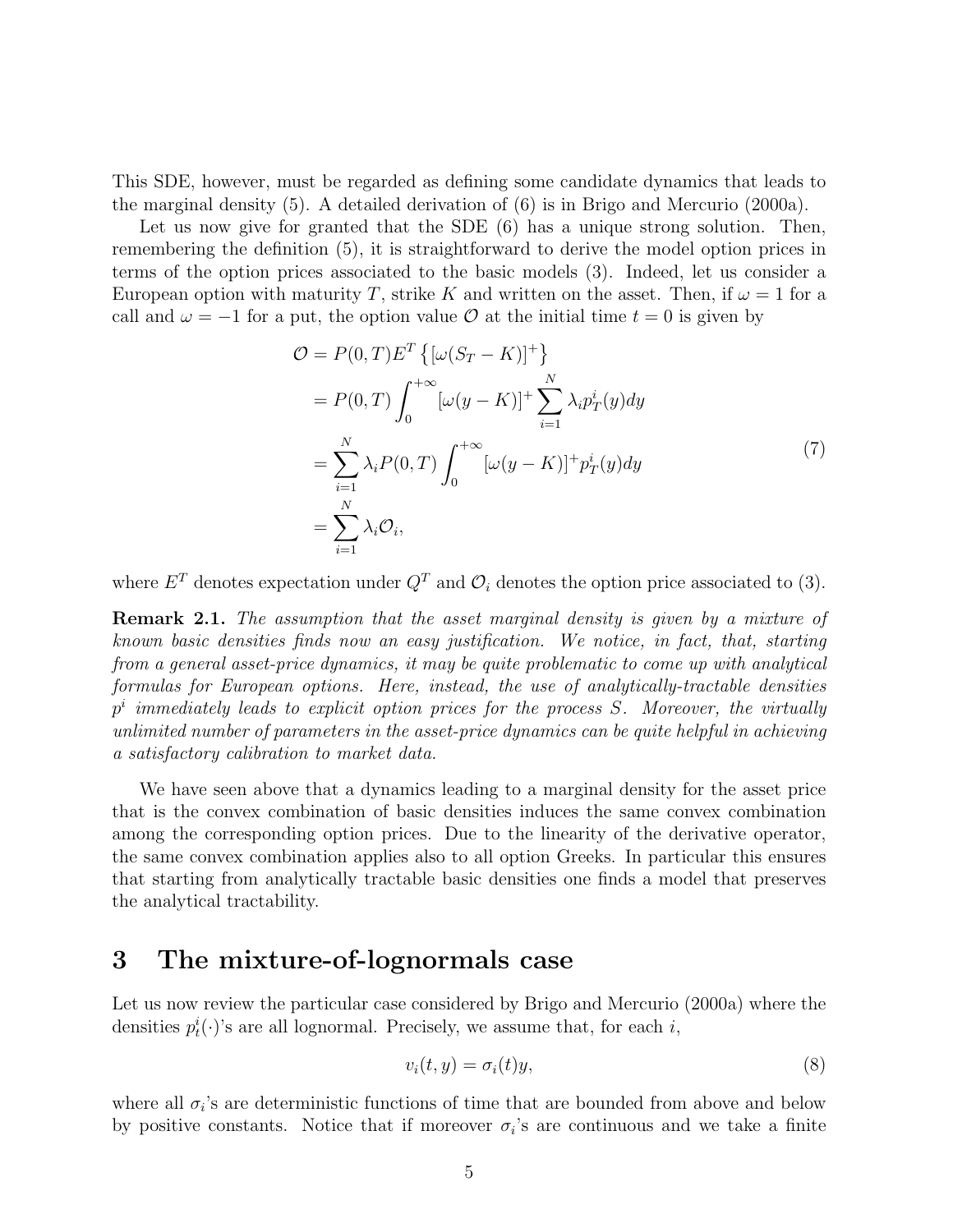time-horizon, then boundedness from above is automatic, and the only condition to be required explicitly is boundedness from below by a positive constant. Then, the marginal density of  $S^i$  conditional on  $S_0$  is given by

$$
p_t^i(y) = \frac{1}{yV_i(t)\sqrt{2\pi}} \exp\left\{-\frac{1}{2V_i^2(t)} \left[\ln\frac{y}{S_0} - \mu t + \frac{1}{2}V_i^2(t)\right]^2\right\},
$$
  

$$
V_i(t) := \sqrt{\int_0^t \sigma_i^2(u) du}.
$$
 (9)

The case where the risk-neutral density is a mixture of lognormal densities has been originally studied by Ritchey  $(1990)^1$  and subsequently used by Melick and Thomas  $(1997)$ , Bhupinder (1998) and Guo (1998). However, their works are mainly empirical: They simply assumed such risk-neutral density and then studied the resulting fitting to option data. Brigo and Mercurio (2000a), instead, developed the model from a theoretical point of view and derived the specific asset-price dynamics that implies the chosen distribution.

The reason for considering the basic densities (9) is of course due to their analytical tractability and obvious connection with the Black and Scholes (1973) model. Moreover, as we show in the appendix, the log-returns  $\ln(S_t)/\ln(S_0)$ ,  $t > 0$ , are more leptokurtic than in the Gaussian case, which may be a nice feature from a practical point of view. Finally, as also reported in the above empirical studies, mixtures of lognormal densities work well in many practical situations, when used to reproduce market volatility structures.

The following result has been proven by Brigo and Mercurio (2000a).

**Proposition 3.1.** Let us assume that each  $\sigma_i$  is also continuous and that there exists an  $\varepsilon > 0$  such that  $\sigma_i(t) = \sigma_0 > 0$ , for each t in  $[0, \varepsilon]$  and  $i = 1, \ldots, N$ . Then, if we set

$$
\nu(t,y) = \sqrt{\frac{\sum_{i=1}^{N} \lambda_i \sigma_i^2(t) \frac{1}{V_i(t)} \exp\left\{-\frac{1}{2V_i^2(t)} \left[\ln \frac{y}{S_0} - \mu t + \frac{1}{2} V_i^2(t)\right]^2\right\}}{\sum_{i=1}^{N} \lambda_i \frac{1}{V_i(t)} \exp\left\{-\frac{1}{2V_i^2(t)} \left[\ln \frac{y}{S_0} - \mu t + \frac{1}{2} V_i^2(t)\right]^2\right\}}},
$$
(10)

for  $(t, y) > (0, 0)$  and  $\nu(t, y) = \sigma_0$  for  $(t, y) = (0, S_0)$ , the SDE

$$
dS_t = \mu S_t dt + \nu(t, S_t) S_t dW_t, \qquad (11)
$$

has a unique strong solution whose marginal density is given by the mixture of lognormals

$$
p_t(y) = \sum_{i=1}^N \lambda_i \frac{1}{yV_i(t)\sqrt{2\pi}} \exp\left\{-\frac{1}{2V_i^2(t)} \left[\ln\frac{y}{S_0} - \mu t + \frac{1}{2}V_i^2(t)\right]^2\right\}.
$$
 (12)

<sup>&</sup>lt;sup>1</sup>Indeed, Ritchey (1990) assumed a mixture of normal densities for the density of the asset log-returns. However, it can be easily shown that this is equivalent to assuming a mixture of lognormal densities for the density of the asset price.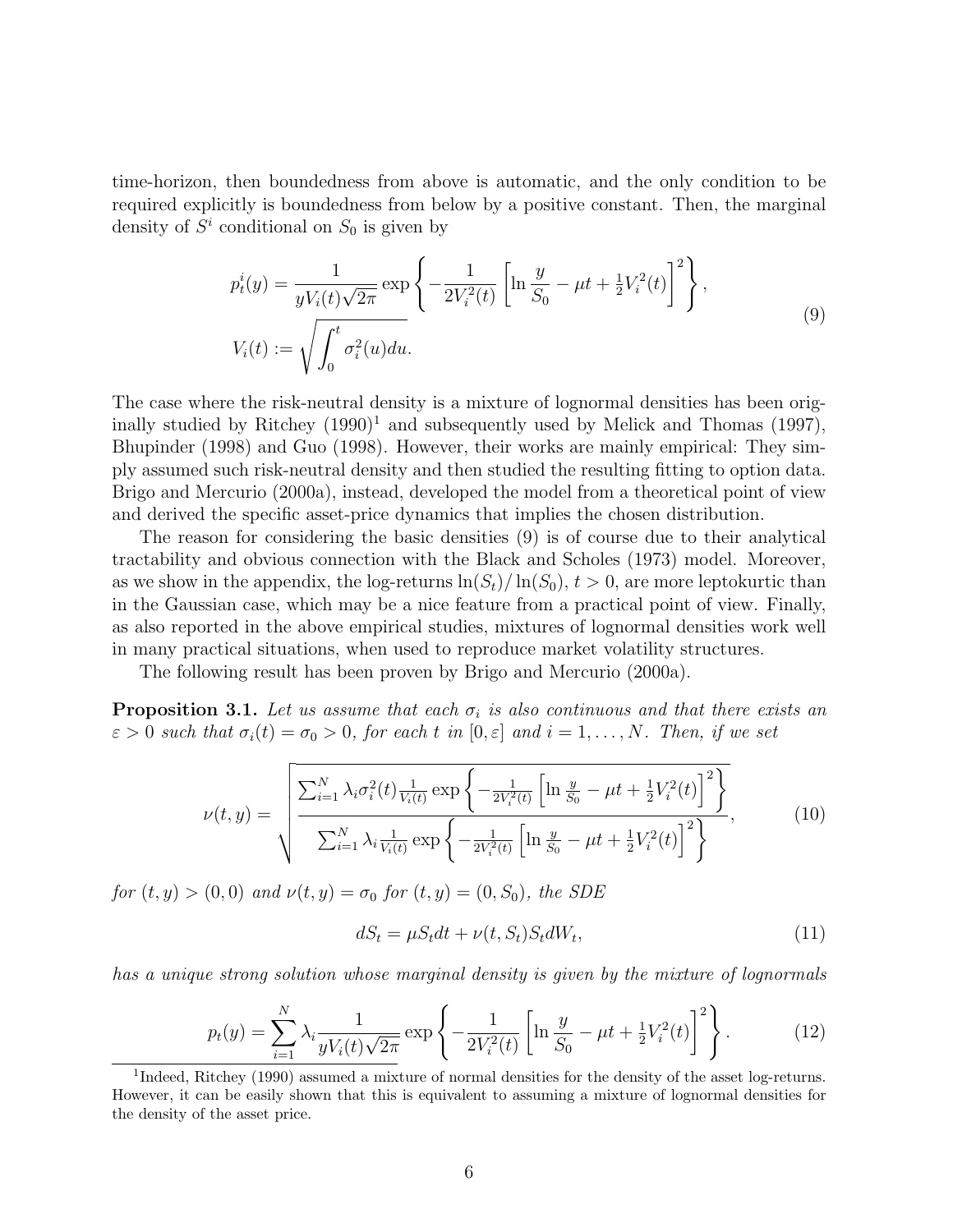Moreover, for  $(t, y) > (0, 0)$ , we can write

$$
\nu^{2}(t, y) = \sum_{i=1}^{N} \Lambda_{i}(t, y)\sigma_{i}^{2}(t),
$$
\n(13)

where, for each  $(t, y)$  and  $i, \Lambda_i(t, y) \geq 0$  and  $\sum_{i=1}^N \Lambda_i(t, y) = 1$ . As a consequence

$$
0 < \tilde{\sigma} \le \nu(t, y) \le \hat{\sigma} < +\infty \quad \text{for each } t, y > 0,\tag{14}
$$

where

$$
\tilde{\sigma} := \inf_{t \geq 0} \left\{ \min_{i=1,\dots,N} \sigma_i(t) \right\},\
$$

$$
\hat{\sigma} := \sup_{t \geq 0} \left\{ \max_{i=1,\dots,N} \sigma_i(t) \right\}.
$$

The above proposition provides us with the analytical expression for the diffusion coefficient in the SDE (1) such that the resulting equation has a unique strong solution whose marginal density is given by (5) with  $p^{i}$ 's as in (9). Moreover, the square of the "local volatility"  $\nu(t, y)$  can be viewed as a weighted average of the squared "basic volatilities"  $\sigma_1^2(t), \ldots, \sigma_N^2(t)$ , where the weights are all functions of the lognormal marginal densities (9). In particular, the "local volatility"  $\nu(t, y)$  lies in the interval  $[\tilde{\sigma}, \hat{\sigma}]$ .

As we have already noticed, the pricing of European options under the asset-price model (1) with (10) is quite straightforward.<sup>2</sup> Indeed, we have the following.

**Proposition 3.2.** Consider a European option with maturity  $T$ , strike  $K$  and written on the asset. The option value at the initial time  $t = 0$  is then given by the following convex combination of Black-Scholes prices

$$
\mathcal{O} = \omega P(0,T) \sum_{i=1}^{N} \lambda_i \left[ S_0 e^{\mu T} \Phi \left( \omega \frac{\ln \frac{S_0}{K} + \left( \mu + \frac{1}{2} \eta_i^2 \right) T}{\eta_i \sqrt{T}} \right) - K \Phi \left( \omega \frac{\ln \frac{S_0}{K} + \left( \mu - \frac{1}{2} \eta_i^2 \right) T}{\eta_i \sqrt{T}} \right) \right],
$$
\n(15)

where  $\Phi$  is the normal cumulative distribution function,  $\omega = 1$  for a call and  $\omega = -1$  for a put, and

$$
\eta_i := \frac{V_i(T)}{\sqrt{T}} = \sqrt{\frac{\int_0^T \sigma_i^2(t)dt}{T}}.
$$
\n(16)

The option price (15) leads to smiles in the implied volatility structure. An example of the shape that can be reproduced in shown in Figure 1. Indeed, the volatility implied by the option prices (15) has a minimum exactly at a strike equal to the forward asset price  $S_0e^{\mu T}$ . Given the above analytical tractability, we can easily derive an explicit approximation for

<sup>&</sup>lt;sup>2</sup>We need also to remark that, under deterministic interest rates, we can actually prove the existence of a unique risk-neutral measure, and hence forward measure.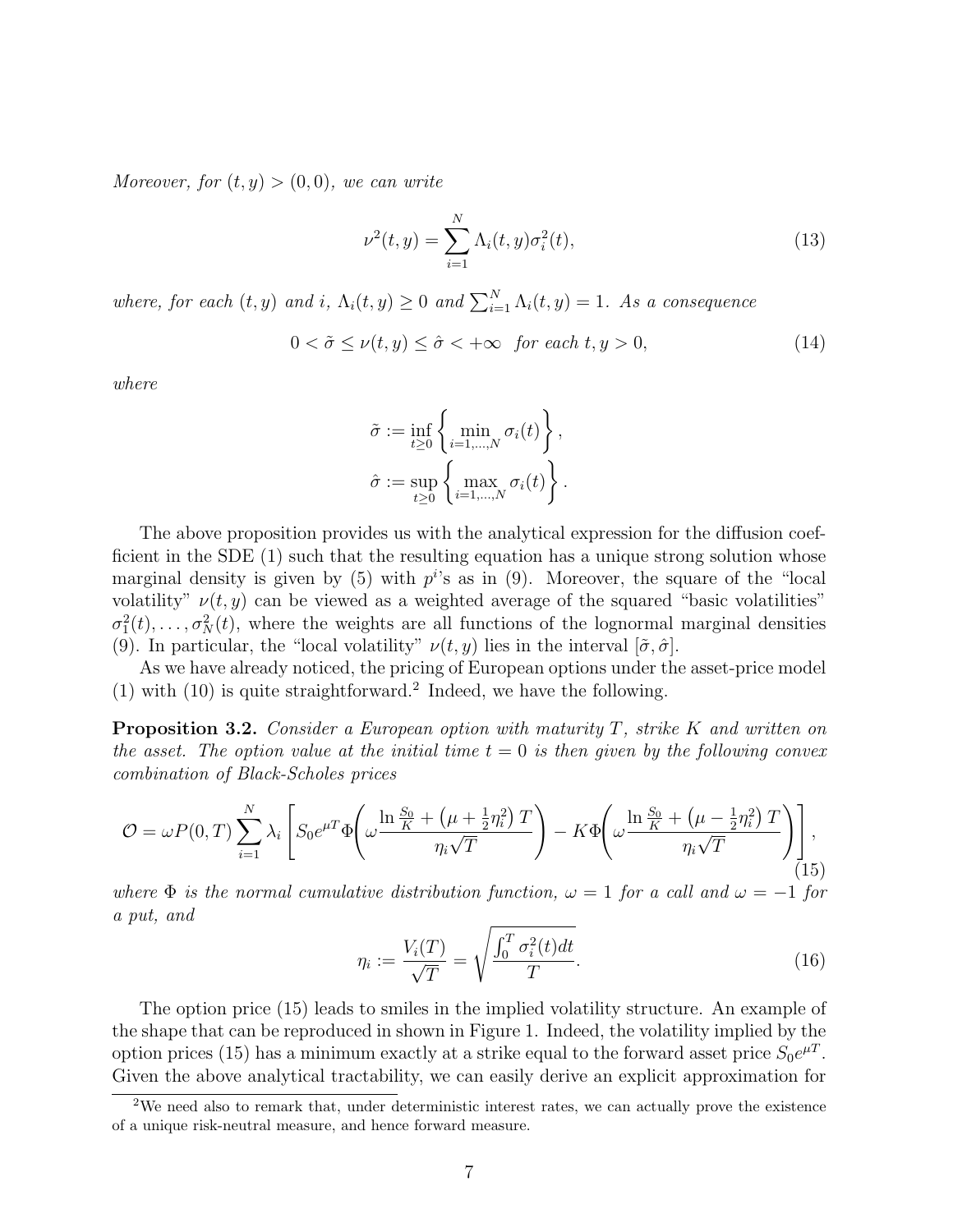

Figure 1: Volatility structure implied by the option prices (15), where we set  $\mu = r = 0.035$ ,  $T = 1, N = 3, (\sigma_1, \sigma_2, \sigma_3) = (0.5, 0.1, 0.2), (\lambda_1, \lambda_2, \lambda_3) = (0.2, 0.3, 0.5)$  and  $S_0 = 100$ .

the implied volatility as function of the option strike price. More precisely, defining the moneyness  $m$  as

$$
m := \ln \frac{S_0}{K} + \mu T,
$$

the Black-Scholes volatility that, for the given maturity  $T$ , is implied by the price (15) is the function  $\hat{\sigma}(m)$  that is implicitly defined by the equation

$$
P(0,T)S_0e^{\mu T}\left[\Phi\left(\frac{m+\frac{1}{2}\hat{\sigma}(m)^2T}{\hat{\sigma}(m)\sqrt{T}}\right)-e^{-m}\Phi\left(\frac{m-\frac{1}{2}\hat{\sigma}(m)^2T}{\hat{\sigma}(m)\sqrt{T}}\right)\right]
$$
  
= 
$$
P(0,T)S_0e^{\mu T}\sum_{i=1}^N\lambda_i\left[\Phi\left(\frac{m+\frac{1}{2}\eta_i^2T}{\eta_i\sqrt{T}}\right)-e^{-m}\Phi\left(\frac{m-\frac{1}{2}\eta_i^2T}{\eta_i\sqrt{T}}\right)\right].
$$
 (17)

**Proposition 3.3.** The Black-Scholes volatility that is implied by the price (15) is given by

$$
\hat{\sigma}(m) = \hat{\sigma}(0) + \frac{1}{2\hat{\sigma}(0)T} \sum_{i=1}^{N} \lambda_i \left[ \frac{\hat{\sigma}(0)}{\eta_i} e^{\frac{1}{8}(\hat{\sigma}(0)^2 - \eta_i^2)T} - 1 \right] m^2 + o(m^2), \tag{18}
$$

where  $\hat{\sigma}(0)$  is the ATM-forward implied volatility, which is given by

$$
\hat{\sigma}(0) = \frac{2}{\sqrt{T}} \Phi^{-1} \left( \sum_{i=1}^{N} \lambda_i \Phi \left( \frac{1}{2} \eta_i \sqrt{T} \right) \right).
$$
\n(19)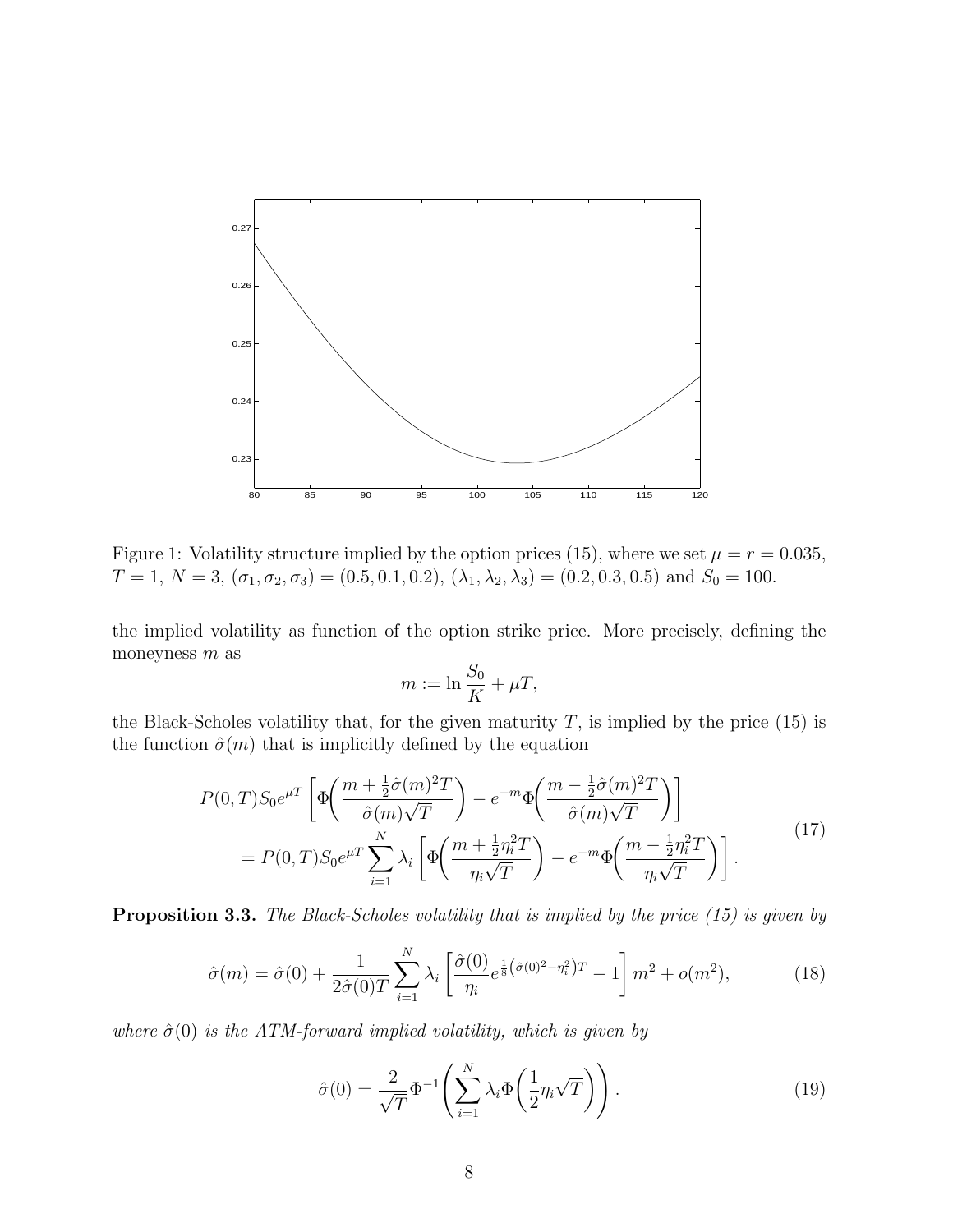Proof. The expression (18) is nothing but the second-order Taylor expansion of the function  $\hat{\sigma}$  around 0, with the first and second derivatives in 0 that are calculated through repeated application of Dini's implicit function theorem. Some algebra then shows that the first derivative in 0 is null and that (19) follows from (17).  $\Box$ 

The model (11) is quite appealing when pricing exotic derivatives. Notice, indeed, that having explicit dynamics implies that the asset-price paths can be simulated by discretising the associated SDE with a numerical scheme. Hence we can use Monte Carlo procedures to price path-depending derivatives. Claims with early-exercise features can be priced with grids or lattices that can be constructed given the explicit form of the asset-price dynamics.

### 4 Shifting the overall distribution

We now show how to construct an even more general model by shifting the process  $(11)$ , while preserving the correct drift. Precisely, we assume that the new asset-price process A is obtained through the following affine transformation of the process  $S$ :

$$
A_t = A_0 \alpha e^{\mu t} + S_t,\tag{20}
$$

where  $\alpha$  is a real constant.<sup>3</sup> By Ito's formula, we immediately obtain that the asset-price A evolves according to

$$
dA_t = \mu A_t dt + \nu \left( t, A_t - A_0 \alpha e^{\mu t} \right) \left( A_t - A_0 \alpha e^{\mu t} \right) dW_t, \tag{21}
$$

where  $\nu$  is defined by (10).

Some examples of the shapes that can be obtained for the density of  $A_t$  are shown in Figure 2 for different values of the parameter  $\alpha$ .

The model (21) for the asset price process preserves the analytical tractability of the original process  $S$ . Indeed, the price at time 0 of a European call option with strike  $K$ , maturity  $T$  and written on the asset is

$$
P(0,T)E^{T}\{(A_{T}-K)^{+}\}=P(0,T)E^{T}\{(A_{0}\alpha e^{\mu T}+S_{T}-K)^{+}\}\
$$

$$
=P(0,T)E^{T}\{(S_{T}-[K-A_{0}\alpha e^{\mu T}])^{+}\}
$$
(22)

**Proposition 4.1.** Assuming that  $K-A_0\alpha e^{\mu T} > 0$ , the option price can be explicitly written as

$$
\mathcal{O} = \omega P(0,T) \sum_{i=1}^{N} \lambda_i \left[ \mathcal{A}_0 e^{\mu T} \Phi \left( \omega \frac{\ln \frac{\mathcal{A}_0}{\mathcal{K}} + \left( \mu + \frac{1}{2} \eta_i^2 \right) T}{\eta_i \sqrt{T}} \right) - \mathcal{K} \Phi \left( \omega \frac{\ln \frac{\mathcal{A}_0}{\mathcal{K}} + \left( \mu - \frac{1}{2} \eta_i^2 \right) T}{\eta_i \sqrt{T}} \right) \right],
$$
\n(23)

<sup>&</sup>lt;sup>3</sup>It is easy to prove that this is actually the most general affine transformation for which the drift rate of A is  $\mu$ .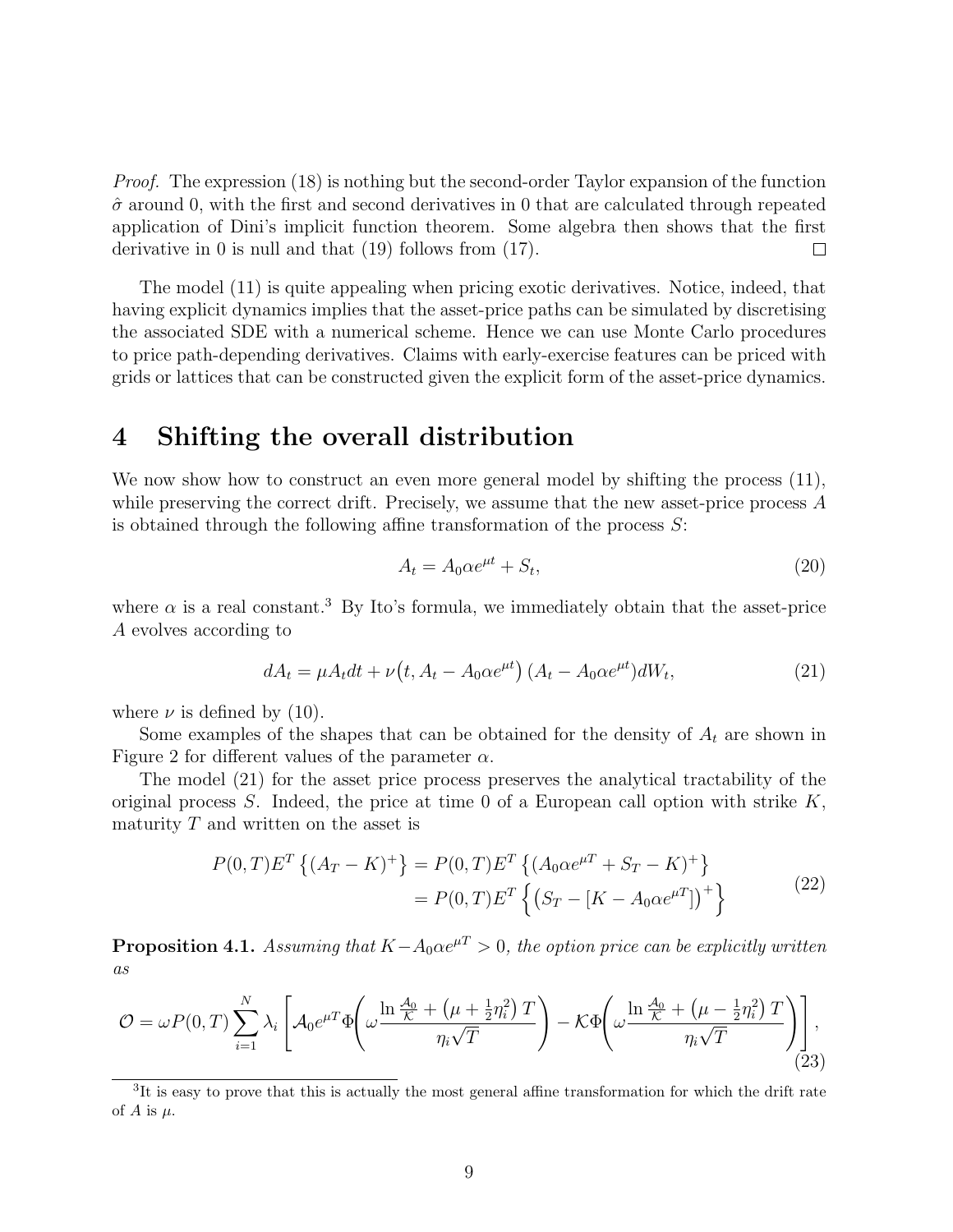

Figure 2: The density function  $p(x)$  of  $A_T$  for the different values of  $\alpha \in \{-0.4, -0.2, 0, 0.2\}$ , where we set  $A_0 = 100$ ,  $\mu = 0.05$ ,  $T = 0.5$ ,  $N = 3$ ,  $(\eta_1(T), \eta_2(T), \eta_3(T)) = (0.25, 0.09, 0.04)$ and  $(\lambda_1, \lambda_2, \lambda_3) = (0.8, 0.1, 0.1).$ 

where  $\mathcal{K} = K - A_0 \alpha e^{\mu T}$ ,  $\mathcal{A}_0 = A_0 (1 - \alpha)$ ,  $\omega = 1$  for a call and  $\omega = -1$  for a put. Moreover, the Black-Scholes volatility that is implied by the price (23) is given by

$$
\hat{\sigma}(m) = \hat{\sigma}(0) + \alpha \frac{\sum_{i=1}^{N} \lambda_i \Phi\left(-\frac{1}{2}\eta_i \sqrt{T}\right) - \frac{1}{2}}{\frac{\sqrt{T}}{\sqrt{2\pi}} e^{-\frac{1}{8}\hat{\sigma}(0)^2 T}} m + \frac{1}{2} \left[ \frac{1}{T(1-\alpha)} \sum_{i=1}^{N} \frac{\lambda_i}{\eta_i} e^{\frac{1}{8}(\hat{\sigma}(0)^2 - \eta_i^2) T} - \frac{1}{\hat{\sigma}(0)T} + \frac{\alpha^2}{4} \hat{\sigma}(0)T \left( \frac{\sum_{i=1}^{N} \lambda_i \Phi\left(-\frac{1}{2}\eta_i \sqrt{T}\right) - \frac{1}{2}}{\frac{\sqrt{T}}{\sqrt{2\pi}} e^{-\frac{1}{8}\hat{\sigma}(0)^2 T}} \right)^2 \right] m^2 + o(m^2)
$$
\n(24)

where  $\hat{\sigma}(0)$  is the ATM-forward implied volatility, which is now given by

$$
\hat{\sigma}(0) = \frac{2}{\sqrt{T}} \Phi^{-1} \left( (1 - \alpha) \sum_{i=1}^{N} \lambda_i \Phi \left( \frac{1}{2} \eta_i \sqrt{T} \right) + \frac{\alpha}{2} \right). \tag{25}
$$

*Proof.* The option price (23) immediately follows from (22) remembering (15). The expression (24) is the second-order Taylor expansion of the function  $\hat{\sigma}$  around 0, with the first and second derivatives in 0 that are derived, after lengthy calculations, by means of Dini's implicit function theorem. The implied volatility (25) follows instead from the obvious generalization of (17) to the case where the option price is (23).  $\Box$ 

We remark that for  $\alpha = 0$  the process A obviously coincides with S while preserving the correct drift. The introduction of this new parameter has the effect that, decreasing  $\alpha$ , the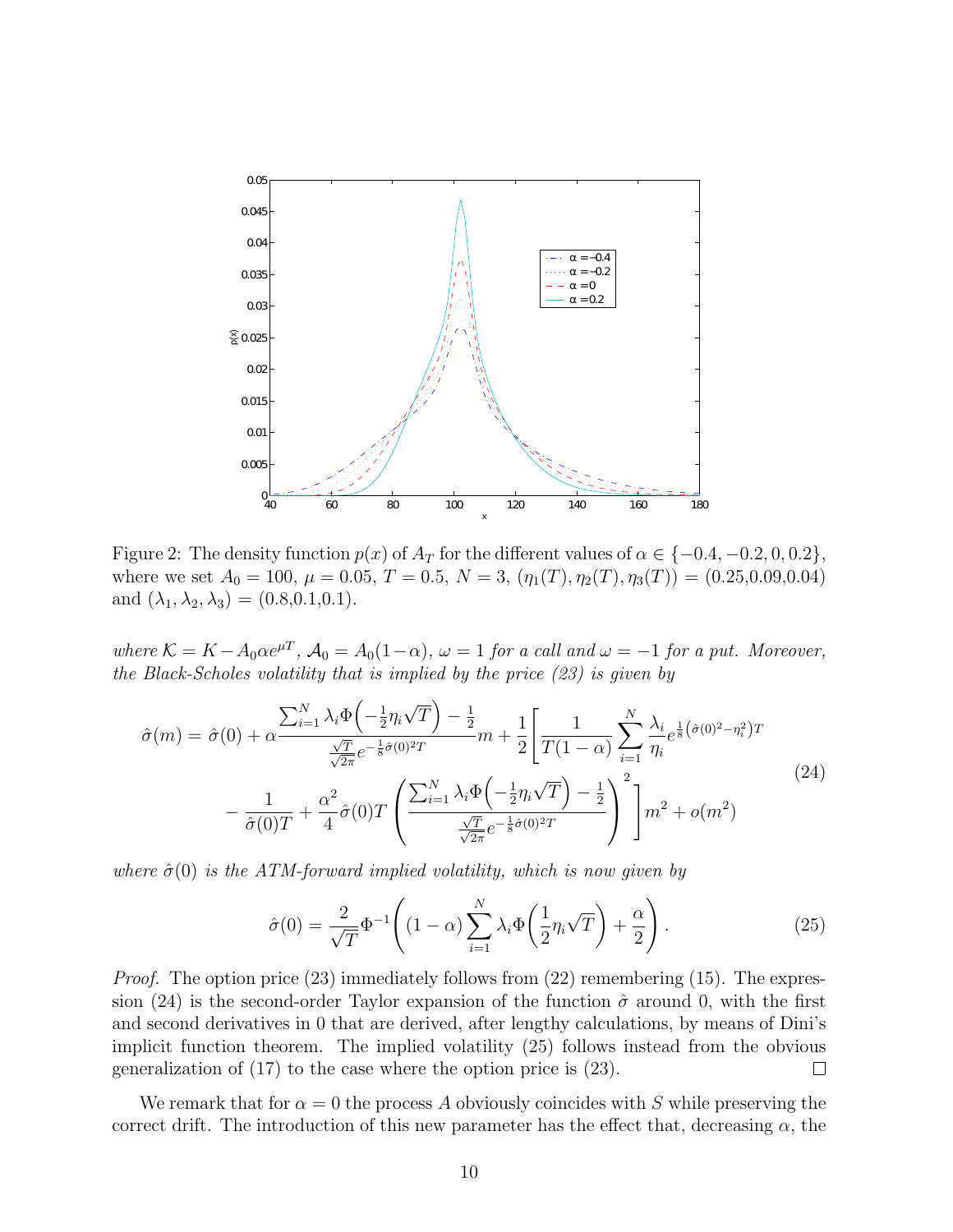variance of the asset-price at each time increases while maintaining the correct expectation. See also Figure 2 for related examples. Indeed,

$$
E(A_t) = A_0 e^{\mu t}
$$
  
 
$$
Var(A_t) = A_0^2 (1 - \alpha)^2 e^{2\mu t} \left( \sum_{i=1}^N \lambda_i e^{V_i^2(t)} - 1 \right).
$$

The parameter  $\alpha$  affects the shape of the implied volatility surface in a twofold manner. First, it concurs to determine the level of such surface in that changing  $\alpha$  leads to an almost parallel shift of the surface. Second, it moves the strike where the volatility is minimum. Precisely, if  $\alpha > 0$  ( $< 0$ ) the minimum is attained for strikes lower (higher) than the ATM forward price. For related examples, we refer to Figure 3.



Figure 3: Influence of  $\alpha$  on implied volatility curves. Left: implied volatility curve for  $A_0 = 100, \mu = 0.05, N = 2, T = 2, (\eta_1(T), \eta_2(T)) = (0.35, 0.1), (\lambda_1, \lambda_2) = (0.6, 0.4),$  $\alpha \in \{0, -0.2, -0.4\}, K \in [80, 120]$ ; Right: implied volatility curve for  $A_0 = 100, \mu = 0.05$ ,  $N = 2, T = 2, (\lambda_1, \lambda_2) = (0.6, 0.4), K \in [80, 120]$  in the three cases: a)  $(\eta_1(T), \eta_2(T))$  $= (0.35,0.1), \ \alpha = 0; \ b)(\eta_1(T), \eta_2(T)) = (0.1099, 0.3553), \ \alpha = -0.2; \ c)(\eta_1(T), \eta_2(T)) =$  $(0.09809, 0.2979), \alpha = -0.4;$ 

A large variety of skews for the implied volatility surface can be thus obtained. An example of the volatility surface that is implied by the above option prices is displayed in Figure 4. Notice, indeed, that one can easily find some  $\sigma_i$ 's, satisfying our technical assumptions, that are consistent with the chosen  $\eta_i$ 's. Retrieving such  $\sigma_i$ 's is fundamental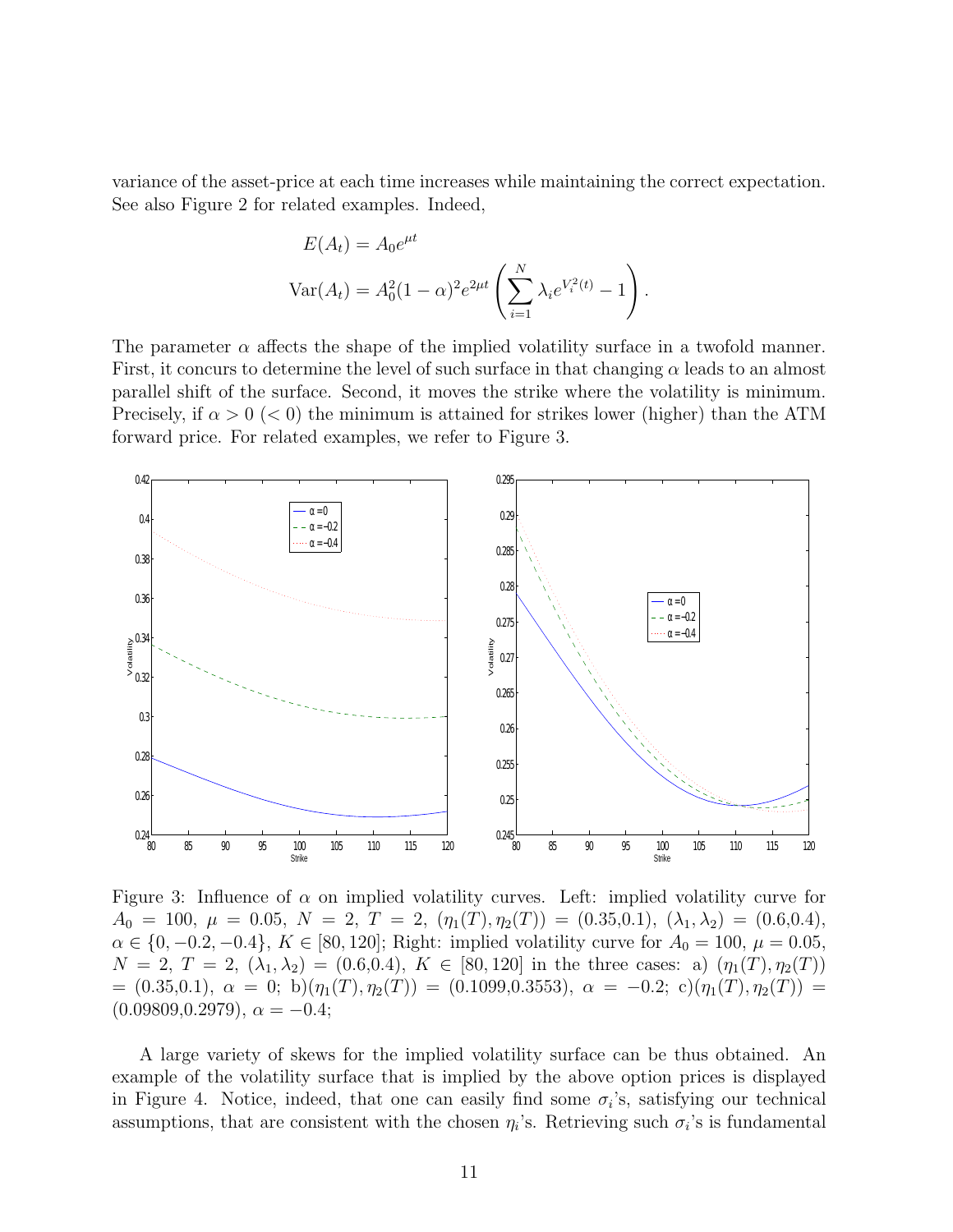for the discretization of the asset price dynamics one needs to consider in order to price exotic claims.



Figure 4: Implied volatility surface for  $A_0 = 100$ ,  $\mu = r = 0.05$ ,  $N = 2$ ,  $T :=$  ${0.25, 0.5, 0.75, 1, 1.25, 1.5, 1.75, 2}, (\eta_1(t), \eta_2(t)) = (0.35, 0.1),$  for each  $t \in \mathcal{T}, (\lambda_1, \lambda_2) =$  $(0.6, 0.4), \alpha = -0.5 \text{ and } T \text{ varying in } \mathcal{T}.$ 

The explicit option price (23) immediately leads to closed form formulas for the option Greeks as well, since differentiating a linear combination yields the linear combination of the single derivatives. For instance, the option Delta is easily computed as

$$
\sum_{i=1}^{N} \lambda_i P(0, T) e^{\mu T} \left[ (1 - \alpha) \Phi\big(d_1 \left( A_0(1 - \alpha), K - \alpha A_0 e^{\mu T}, T, \mu, \eta_i(T) \big) \right) - \alpha \Phi(d_2) \right],
$$
  

$$
d_{1,2}(S, K, T, \mu, V) = \frac{\ln(S/K) + (\mu \pm V^2/2) T}{V\sqrt{T}},
$$

where  $d_2$ 's arguments are the same as  $d_1$ 's and have been omitted for brevity. Notice that for  $\alpha = 0$  this is just a linear combination of Black and Scholes  $\Delta$ 's.

#### 4.1 Shifting each basic distribution

In order to achieve greater flexibility when trying to reproduce various volatility structures, a possible extension of the model may consist in allowing each density  $p_t^i$  to be shifted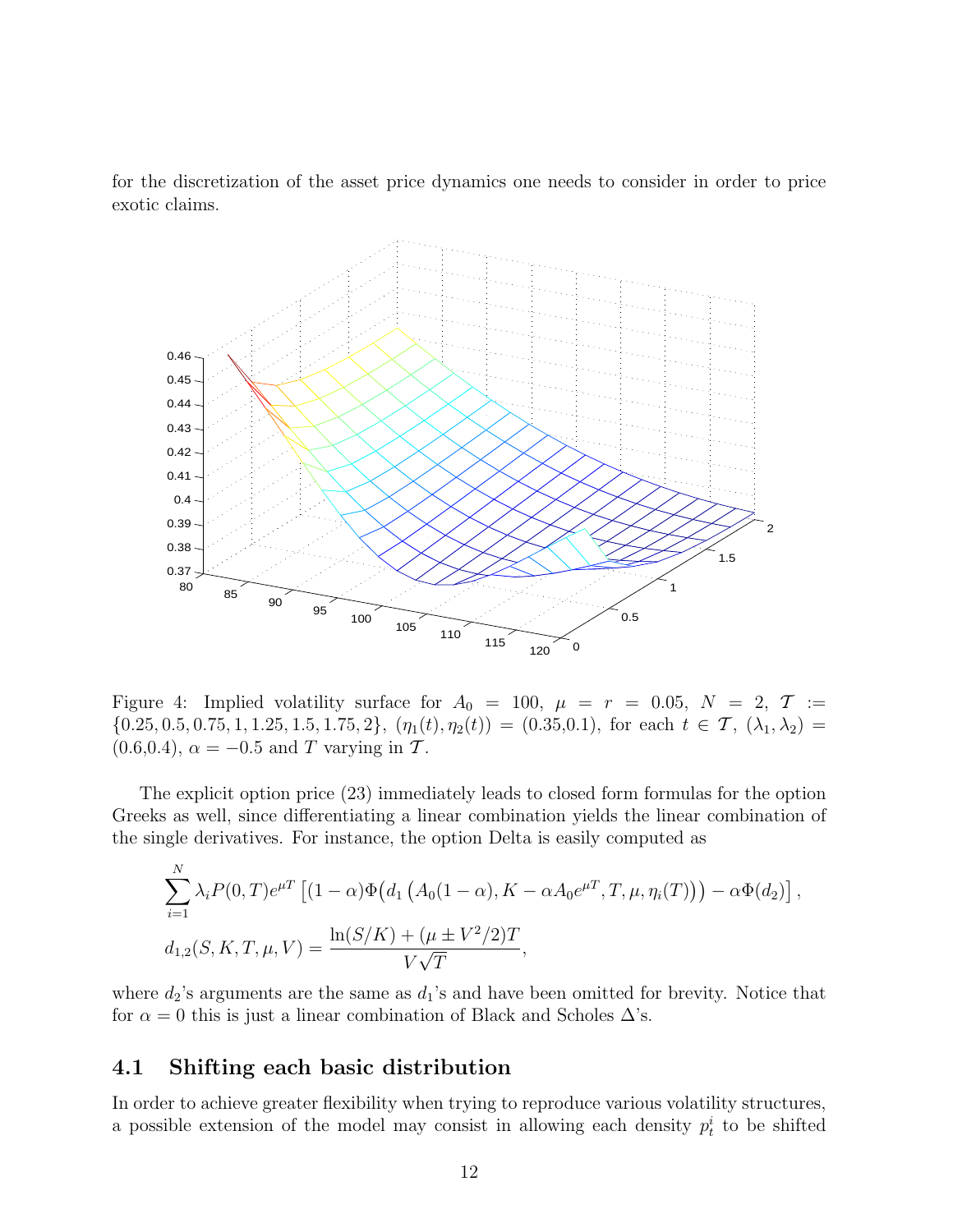independently.

Assuming the dynamics

$$
\begin{cases}\nS_t^i = \beta_i e^{\mu t} + X_t^i \\
dX_t^i = \mu X_t^i dt + \sigma_i(t) X_t^i dW_t\n\end{cases}
$$
\n(26)

which leads to

$$
dS_t^i = \mu S_t^i dt + \sigma_i(t) (S_t^i - \beta_i e^{\mu t}) dW_t,
$$
\n(27)

we get the natural extension to Eq. (9)

$$
p_t^i(y) = \frac{1}{(y - \beta_i e^{\mu t}) V_i(t) \sqrt{2\pi}} \exp\left[-\frac{1}{2V_i^2(t)} \left(\ln\left(\frac{y - \beta_i e^{\mu t}}{S_0 - \beta_i}\right) - \mu t + \frac{1}{2} V_i^2(t)\right)^2\right], y \ge \beta_i e^{\mu t}
$$
\n(28)

and the resulting dynamics for  $S_t$  is

$$
dS_t = \mu S_t dt + \sqrt{\frac{\sum_{i=1}^n \lambda_i \sigma_i^2(t) (S_t - \beta_i e^{\mu t})^2 p_t^i(S_t)}{\sum_{i=1}^n \lambda_i p_t^i(S_t)}} dW_t
$$
 (29)

Eq. (23) is trivially extended to deal with individual shifts in the basis densities. It is still to be verified that under the assumption of Eq. (26) the corresponding SDE for  $S_t$  has a unique strong solution.

### 5 Applying the models in practice

We now briefly illustrate how to apply our previous models to the three fundamental markets we consider: equity, exchange rate and interest rate markets.

If the asset is a stock or an index paying a continuous dividend yield  $q$ , we can assume that interest rates are constant for all maturities and all equal to  $r > 0$ . Then every forward measure coincides with the (assumed unique) risk-neutral measure, which has  $B(t) = e^{rt}$ as numeraire, and the stock/index price dynamics, under such measure, is given by (21) where we put  $\mu = r - q$ . If the stock/index pays known discrete dividends, the general methodology described by Musiela and Rutkowski (1998) can be applied. In this case, (21) with  $\mu = r$  defines the continuous part of the price dynamics and the option price formula  $(23)$  holds as long as  $A_0$  is reduced by the present value of all future dividends. As to the calibration to real market data, the pronounced skews that are commonly displayed in stock/index markets can be retrieved by suitably playing with the parameters, especially  $\alpha$ (in the case of a common shift for the whole distribution) or the individual  $\beta_i$ 's (for the most general case treated in Section 4.1) which may assume highly negative values. However, reproducing highly steep curves for very short maturities may be still problematic.

Suppose instead that the asset is a forward Libor rate. The forward Libor rate at time t for the period that goes from expiry S to maturity T is defined by

$$
F(t, S, T) = \frac{1}{\tau(S, T)} \left[ \frac{P(t, S)}{P(t, T)} - 1 \right],
$$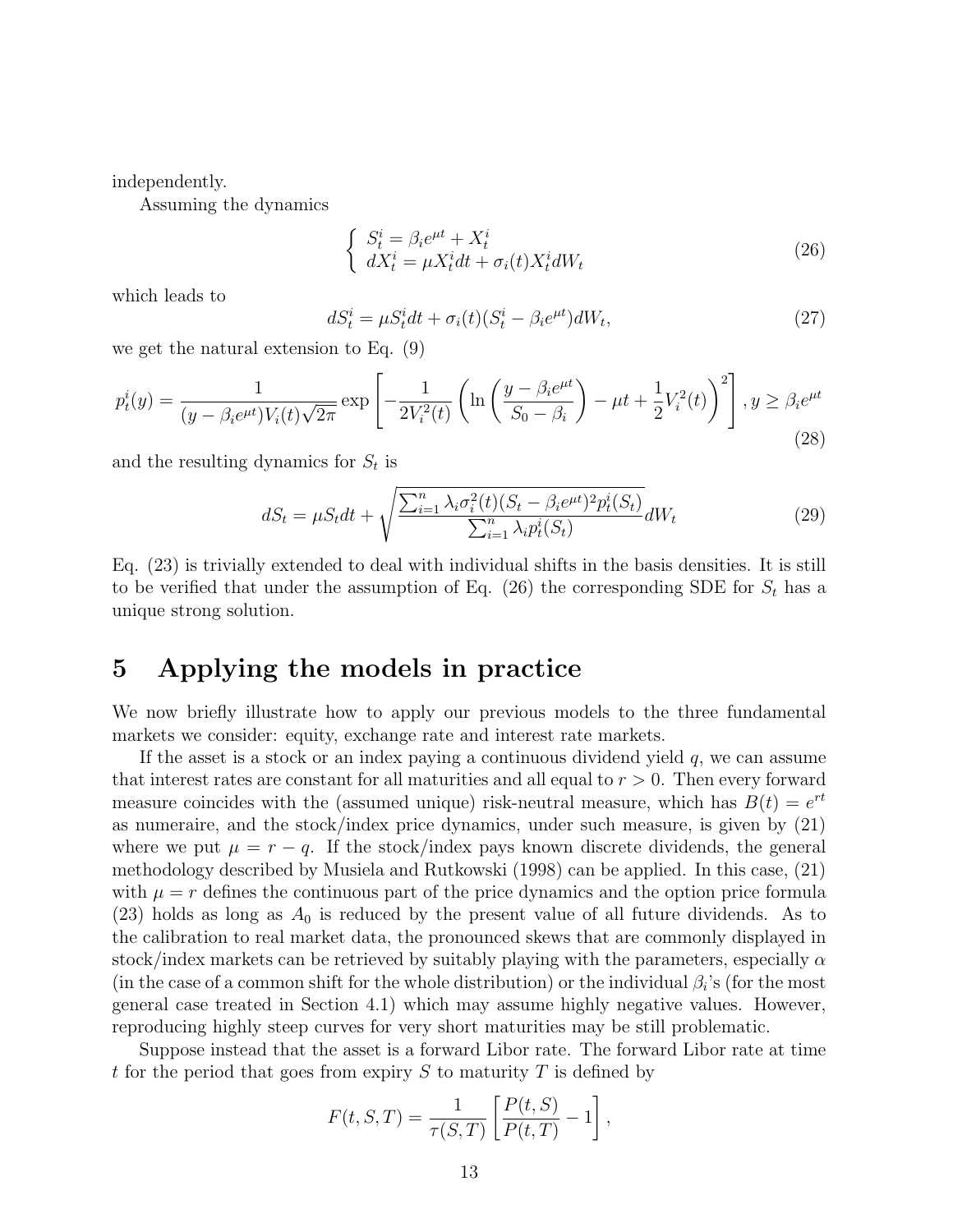where  $\tau(S,T)$  is the year fraction from S to T. This is the fundamental quantity that is modelled in the celebrated Libor market models for interest rates. The forward rate dynamics we propose are then given by (21) where we put  $\mu = 0$ , since  $F(\cdot, S, T)$  is a martingale under the forward measure  $Q<sup>T</sup>$ . Similarly to the equity market, also in the interest rate market pronounced skews are often displayed. Once again the parameter  $\alpha$ plays a fundamental role in the calibration to market data.

#### 5.1 The calibration to market data

The virtually unlimited number of parameters can render the model calibration to real market data extremely accurate. However, when solving the optimization problem consisting in minimizing the "distance" between model and market prices according to some favorite criterion, the search for a global minimum can be quite cumbersome and inevitably slow. Suppose you have 10 parameters and just 4 possible values for each of them. This implies that more than one million different combinations of parameter values, hence objective function valuations, are considered. The use of a local-search algorithm can actually speed up the calibration process. However, these algorithms usually provide quite different answers according to the initial guess on the parameter values. In practice, therefore, it is advisable to use a global search algorithm with few model parameters and then refine the search with a local algorithm around the last solution being found.

Let us assume we have M option maturities  $T_1 < T_2 < \ldots < T_M$ . We set  $v_{i,j} := \eta_i(T_j)$ for  $i = 1, \ldots, N$  and  $j = 1, \ldots, M$ . The option price (23) only implicitly depends on the functions  $\sigma_i$ 's since the quantities that directly affect it are the  $v_{i,j}$ 's. The model calibration, therefore, must be performed on these variables. The set of constraints  $v_{i,j+1}$ calibration, therefore, must be performed on these variables. The set of constraints  $v_{i,j+1} > v_{i,j}\sqrt{T_j/T_{j+1}}$ , for each i and j, must be then introduced to avoid imaginary values for the functions  $\sigma_i$ 's. An additional constraint is on the parameter  $\alpha$ , which must satisfy the condition  $K > A_0 \alpha e^{\mu T}$  for each traded strike K.

To reduce the number of parameters we may assume that no changes occur along the maturity dimension by setting  $v_{i,j} = \bar{v}_i > 0$ , which is always consistent with some admissible  $\sigma_i$ 's. The fitting quality however may worsen considerably. The choice made in one of the following examples (calibrated on EUR/USD market data) is instead to greatly reduce the number of fitting parameters by specifying a given parametric form for functions  $\eta_i(t)$ . This form is parsimonious but still flexible enough to achieve a very good fitting quality.

As to the number of lognormal densities to choose, it is enough to set  $N = 2$  or  $N = 3$ in most practical applications.

#### 5.2 An example of calibration

The fitting quality of the extended model (20) has been first investigated by Brigo and Mercurio (2000b) through market data of the Italian MIB30 equity index. We here consider a different example based on interest rates volatility data. Precisely, we use the caplet volatilities that are stripped from the quoted in-the-money and out-of-the-money Euro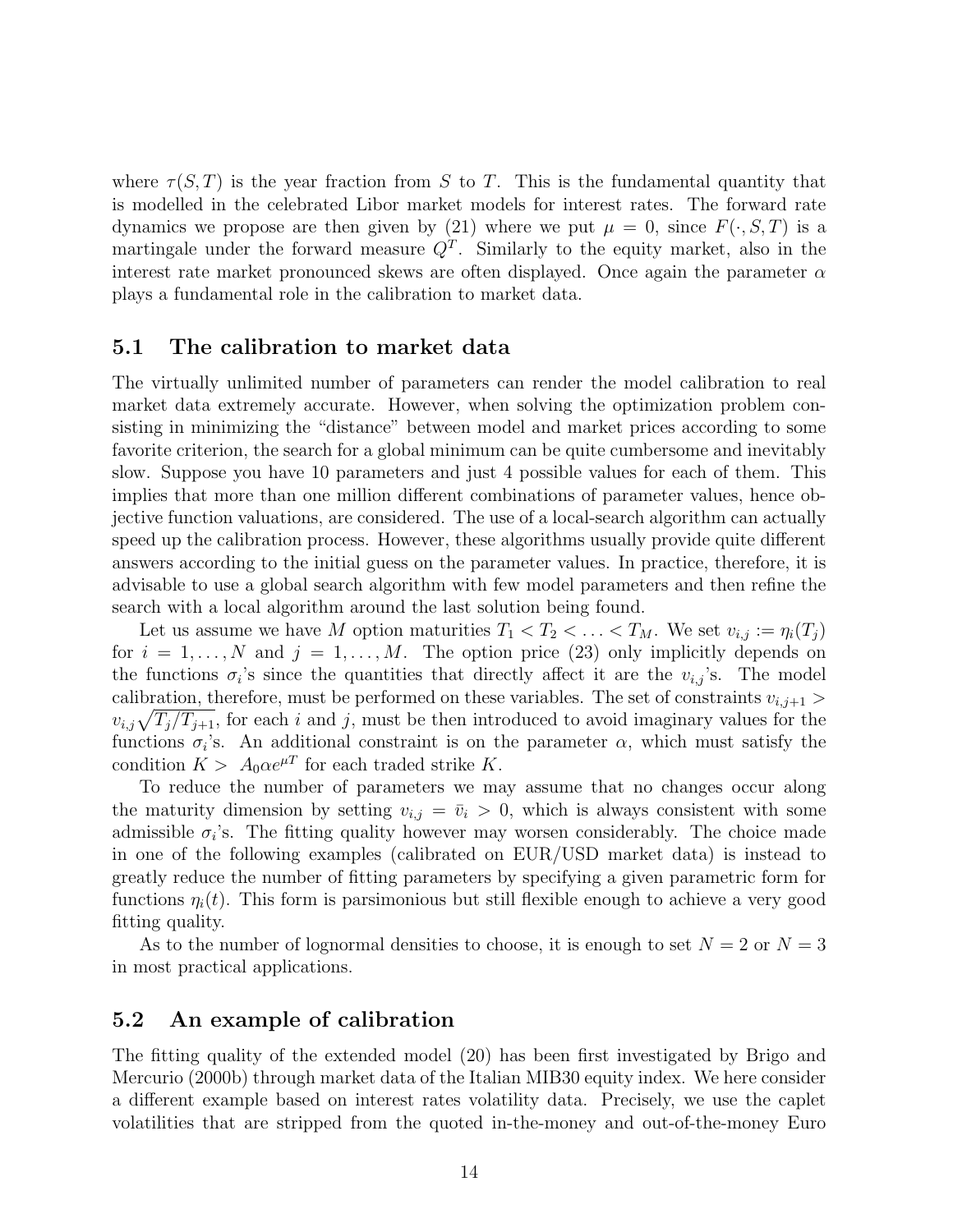cap/floor volatilities as of November 14th, 2000. We focus on the volatilities of the twoyear caplets with the underlying Libor rate resetting at 1.5 years. The underlying forward rate is 5.32%, the considered strikes are 4%, 4.25%, 4.5%, 4.75%, 5%, 5.25%, 5.5%, 5.75%, 6%, 6.25%, 6.5% and the associated (mid) volatilities are 15.22%, 15.14%, 15.10%, 15.08%, 15.09%, 15.12%, 15.17%, 15.28%, 15.40%, 15.52%, 15.69%.

Setting  $N = 2$  (the index density is a mixture of two lognormal densities),  $v_i := \eta_i(1.5)$ ,  $i = 1, 2$ , and  $\lambda_2 = 1 - \lambda_1$ , we looked for the admissible values of  $\lambda_1$ ,  $v_1$ ,  $v_2$  and  $\alpha$  minimizing the squared percentage difference between model and market (mid) prices. We obtained  $\lambda_1 = 0.2412, \lambda_2 = 0.7588, v_1 = 0.1247, v_2 = 0.1944 \text{ and } \alpha = 0.14725.$  The resulting implied volatilities are plotted in Figure 5, where they are compared with the market mid volatilities.



Figure 5: Plots of the calibrated volatilities vs the market mid volatilities.

In this example we could obtain a satisfactory fitting to the considered market data already with a mixture of two densities. Indeed, the fact that the implied volatility smile is almost flat helped in achieving such a calibration result. However, as also shown in Brigo and Mercurio (2000b), steeper curves may be well reproduced too. To this end, increasing the number N of basic lognormal densities may be helpful to retrieve a larger variety of implied volatility structures.

#### 5.3 Calibration to a whole volatility surface: the EUR/USD rate case

We consider here a different case, namely that of the EUR/USD market volatility structure on May 17, 2001. The implied volatility surface as a function of time to maturity  $(T)$  and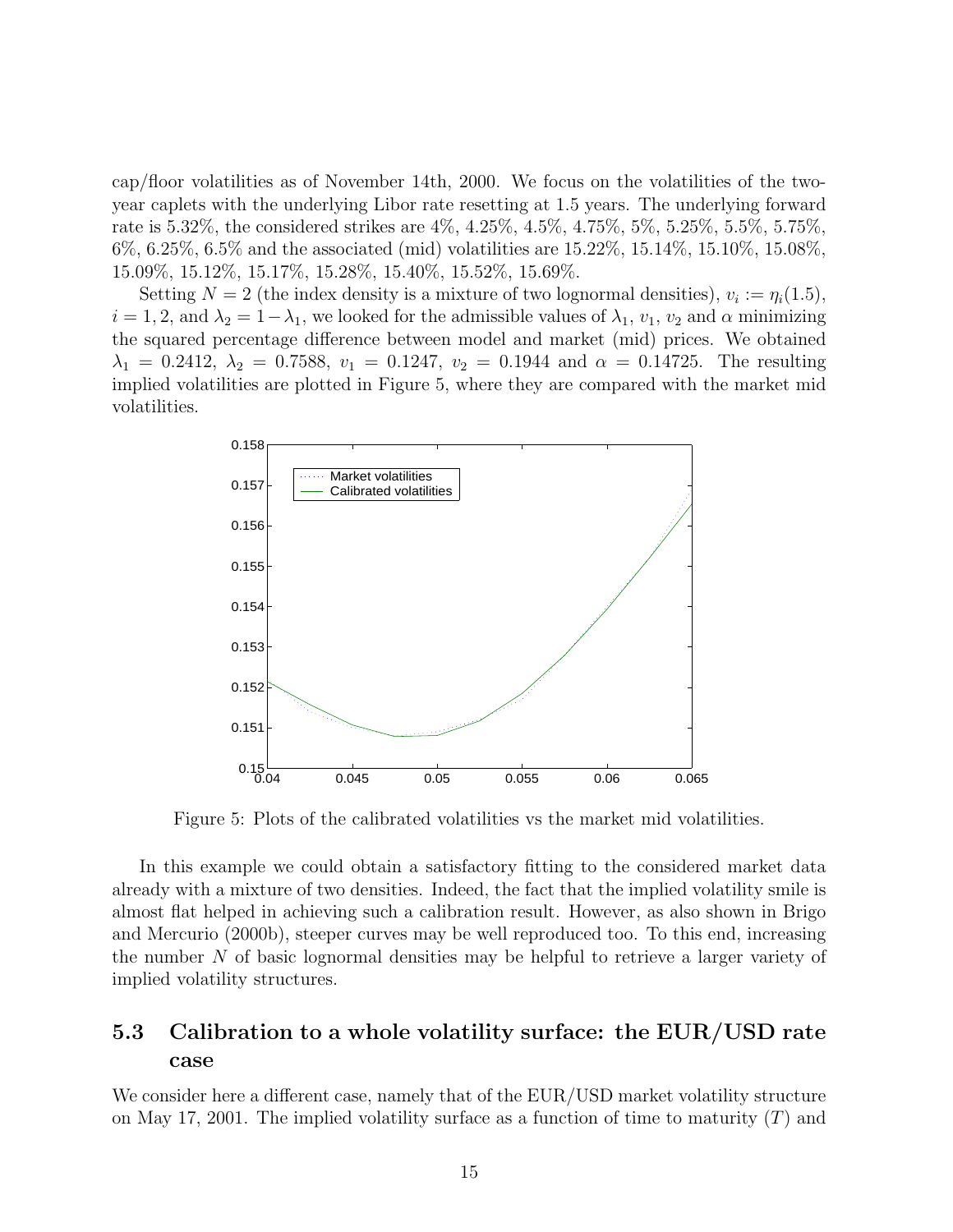option delta is reported in Fig. 6, upper part. It is customary in the FX market to quote volatilities in terms of three parameters per maturity: ATM volatility  $(\sigma_{ATM})$ , risk–reversal  $(r)$ , strangle parameter (s). A thorough treatment of these types of options can be found in Malz (1997). Suffice it to say that a common assumption for a functional form that interpolates the observed market prices of vanilla options is

$$
\sigma(\delta, T) = \sigma_{ATM}(T) - 2r(T) \left(\delta - \frac{1}{2}\right) + 16s(T) \left(\delta - \frac{1}{2}\right)^2,\tag{30}
$$

with

$$
\delta = e^{-r_d T} \Phi \left[ \frac{\ln(S_t/X) + (r_d - r_f + \frac{\sigma^2}{2})(T-t)}{\sigma \sqrt{T-t}} \right]
$$
\n(31)

being the delta of a call option. The relevant parameters (at–the–money volatility, risk– reversal and strangle) for the two dates at hand are quoted in Table 1, along with estimates of the bid/ask spread on the implied volatility on each maturity date. It is evident that

| T              | $\sigma_{ATM}$ | $\mathcal{r}$ | $\mathcal{S}$ | Bid/ask spread    |
|----------------|----------------|---------------|---------------|-------------------|
| O/N            | 13.50%         | $0.60\%$      | $0.29\%$      | $2\% - 2.5\%$     |
| 1W             | 10.50%         | $0.60\%$      | $0.29\%$      | $2\% - 2.5\%$     |
| 2W             | 10.40%         | $0.40\%$      | $0.29\%$      | $1\% - 1.5\%$     |
| 1 <sub>M</sub> | 11.00%         | $0.40\%$      | $0.30\%$      | $0.35\% - 0.85\%$ |
| 2M             | 11.15%         | $-0.05%$      | $0.30\%$      | $0.30\% - 0.80\%$ |
| 3M             | 11.50%         | $-0.05%$      | $0.30\%$      | $0.30\% - 0.80\%$ |
| 6M             | 11.85%         | $-0.10\%$     | $0.30\%$      | $0.30\% - 0.68\%$ |
| 9M             | 12.00%         | $-0.14\%$     | $0.30\%$      | $0.30\% - 0.55\%$ |
| 1Y             | 12.05%         | $-0.15%$      | $0.30\%$      | $0.25\% - 0.45\%$ |
| 2Y             | 12.05%         | $-0.15%$      | $0.30\%$      | $0.25\% - 0.45\%$ |

Table 1: Market data for ATM implied vols, risk–reversal and strangle prices as of May 17, 2001.

short maturity options (with maturities ranging from one week to two weeks) are not very liquid, a feature to be borne in mind when judging the results of calibration.

We have calibrated the model under the assumption of individual shifts depicted in Section 4.1, and explored the effect of varying the number of basis densities  $N$ . In order to accurately fit the market data, an appropriate choice for the integrated volatilities to accurate<br> $\eta_i(T) = \sqrt{\frac{1}{\tau}}$ T  $\frac{1}{r^T}$  $\int_0^T \sigma_i^2(s)ds$  of Eq. (16) must be made. We set

$$
\eta^{i}(T) = \eta(T; a_i, b_i, c_i, \tau_i) = a_i + b_i \left[ 1 - \exp\left(-\frac{T}{\tau_i}\right) \right] \frac{\tau_i}{T} + c_i \exp\left(-\frac{T}{\tau_i}\right), \quad (32)
$$

a functional dependence already proposed by Nelson and Siegel (1987) in the context of yield curve modelling. When calibrating the mixture of an  $n$ -component model, the vector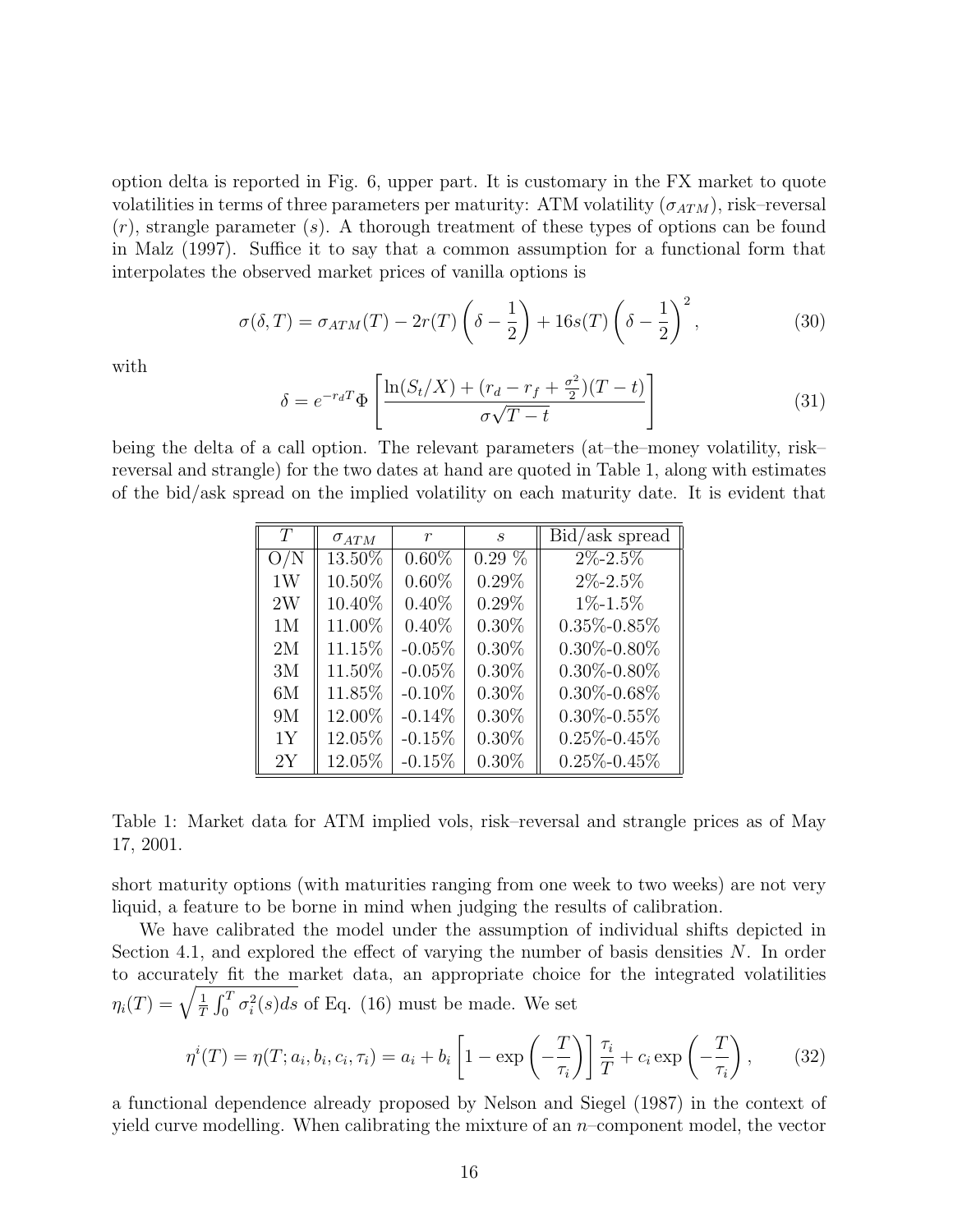

Figure 6: The market implied volatility surface (above) and absolute difference in implied volatility after calibration of the model with  $N = 3$  (below) for the May 17, 2001 market data.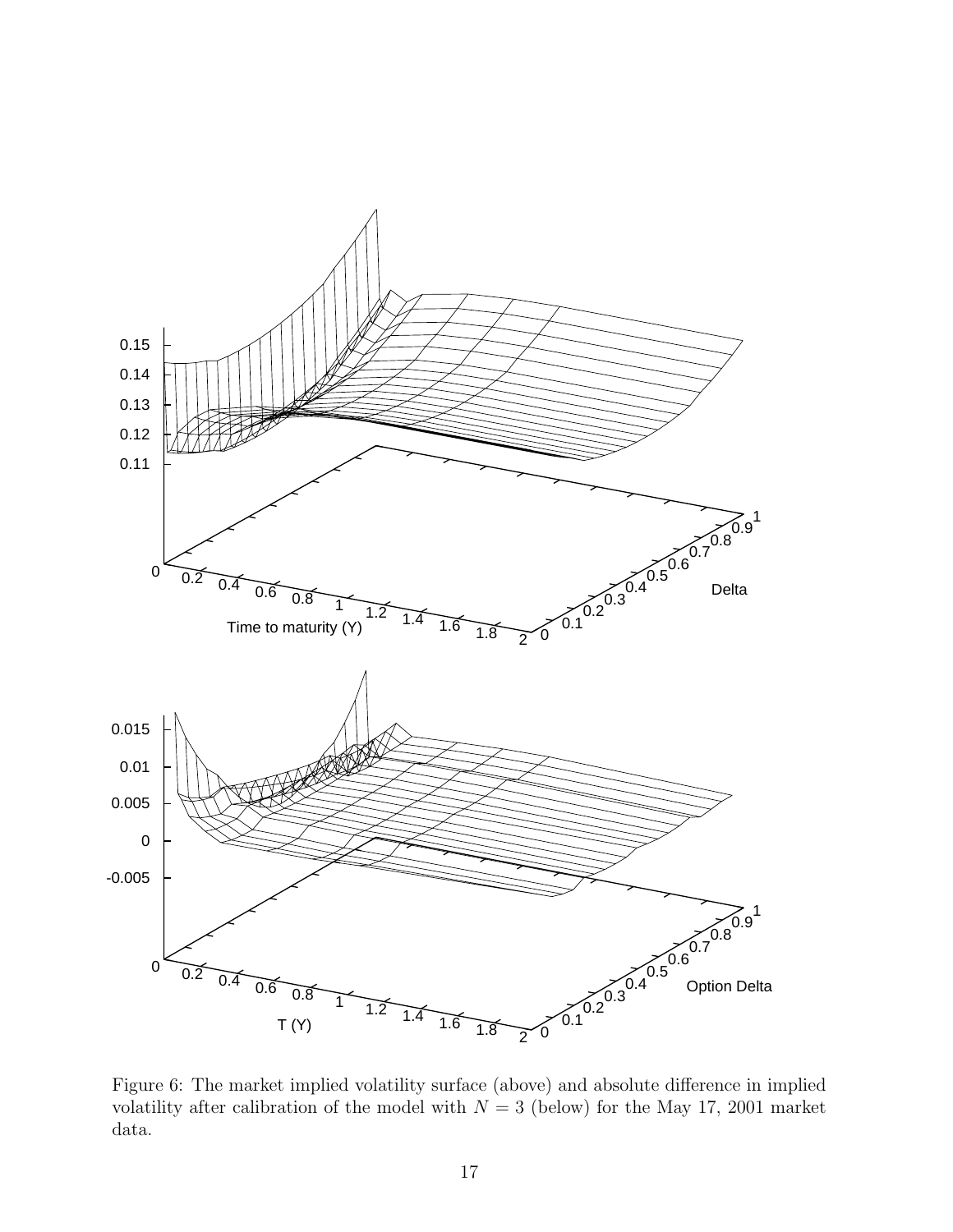of optimization parameters  $\mathbf{x} = (\lambda_1, \dots, \lambda_{n-1}, \beta_1, \dots, \beta_n, a_1, \dots, a_n, b_1, \dots, b_n, c_1, \dots, c_n, \tau_1, \dots, \tau_n)$ has dimensionality  $4n + n + (n - 1) = 6n - 1$ .

The calibration procedure consists in minimizing the function

$$
F(\mathbf{x}) = \frac{1}{ML} \sum_{k=1}^{M} \sum_{j=1}^{L} \left( \frac{\Pi^{theo}(T_k, K_j; \mathbf{x}) - \Pi^{mkt}(T_k, K_j)}{\Pi^{mkt}(T_k, K_j)} \right)^2
$$
(33)

with respect to the parameter vector **x**. Here  $\Pi^{mkt}(T, K)$  denotes the mid market price of a European call option with maturity T and strike K, and  $\Pi^{theo}(T, K; \mathbf{x})$  is the corresponding price given by the mixture of lognormal model for a choice of the parameter vector x. This calibration differs from the former in that the model must now reproduce the volatility smile structure of vanilla options across all quoted maturities, from overnight to two years. The resulting root–mean–square error (square root of Eq. (33)) is  $3 \times 10^{-4}$  and  $7 \times 10^{-5}$ for calibrations based on two component and four component mixtures, respectively. A plot of the difference between the market implied volatility and the corresponding model volatility is given in Fig. 6, as a function of the option maturity (in years) and delta (which is indirectly related to the strike of the option through Eq. (31)). The maximum error for any maturity is well below the corresponding bid–ask spread of Table 1 already with only three components in the density.



Figure 7: The integrated volatilities  $\eta_i(T)$  of Eqs. (16) and (32) after calibration of the model with  $N = 3$  on the May 17, 2001 market data. T is measured in years. Brackets enclose the shift and weight parameter:  $(\beta_i, \lambda_i)$  for each component.

In Fig. 7 we plot the  $\eta_i(T)$  of Eq. (32) as functions of T measured in years from today.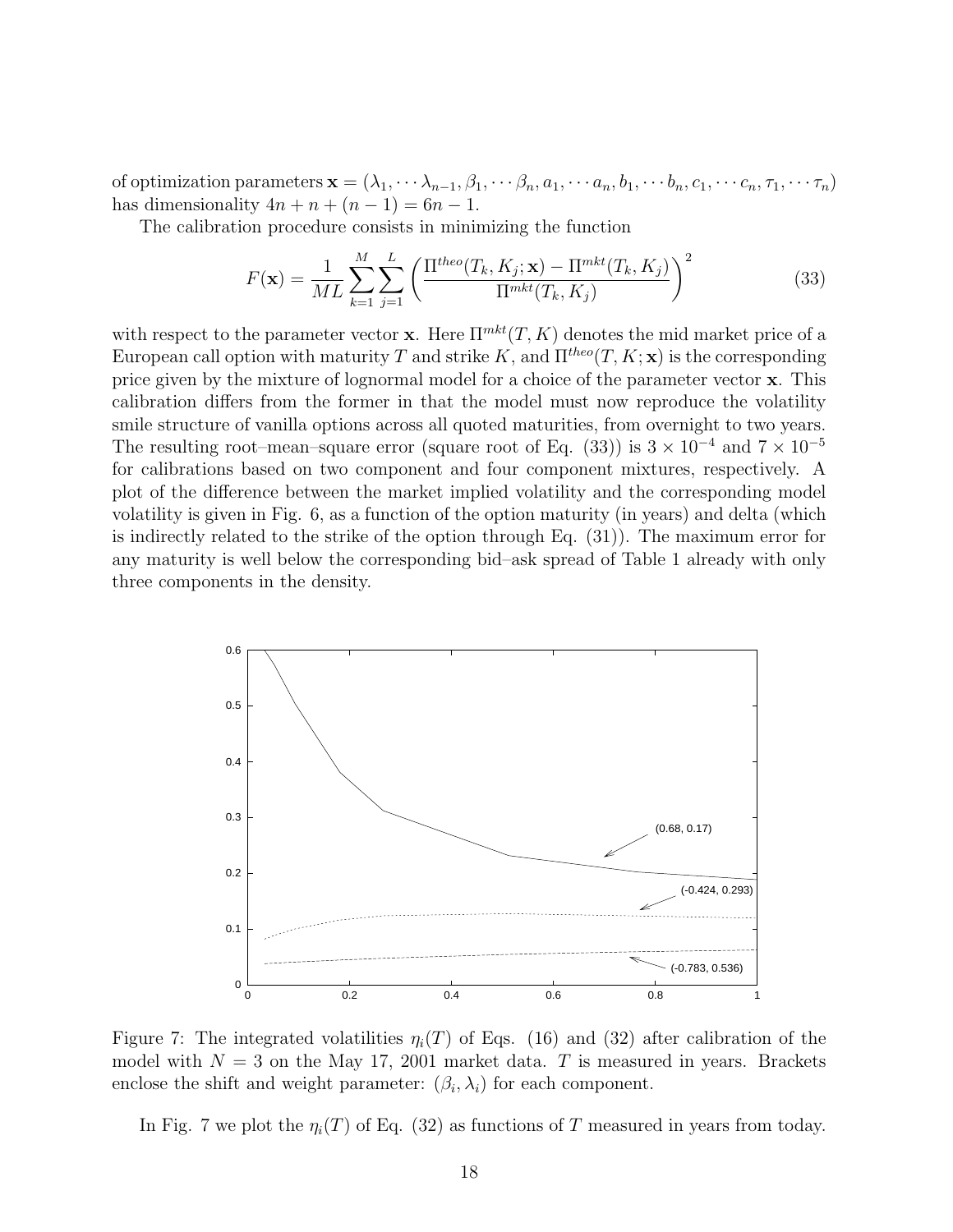Each curve in the picture is labeled with the corresponding  $\beta$  and  $\lambda$  (shift parameter and weight in the mixture, respectively). It is interesting to carefully examine the evolution of these functions when the number of components in the mixture varies: in Fig. 8 the two  $\eta_i$  only show a mild monotonic behaviour; adding a third component (Fig. 7) allows for a greater flexibility of the model in properly fitting the short maturity end of the implied volatility surface (usually the most difficult to reproduce) and this happens through a low–weight basis density (17% weight) with a rapidly decreasing  $\eta(T)$ . An additional component (see Fig. 9) does not change the general picture in a significant way.



Figure 8: Same as in Fig. 7 with  $N = 2$ .

A final word should be spent on the density resulting from the mixture (Eq. (5)) when the number of component densities  $p_t^i$  varies. Careful inspection of Fig. 10 shows a process of convergence of the resulting density (plotted for a one year horizon) as the number of components is increased from one to four.

### 6 Conclusions

We have proposed asset-price models capable of reproducing quite general volatility structures. First we have introduced and explained the "lognormal-mixture" asset-price dynamics, and then we have extended this model by means of general transformations. All models are analytically tractable, and explicit prices for European-style call options are readily derived as linear combinations of Black-Scholes prices.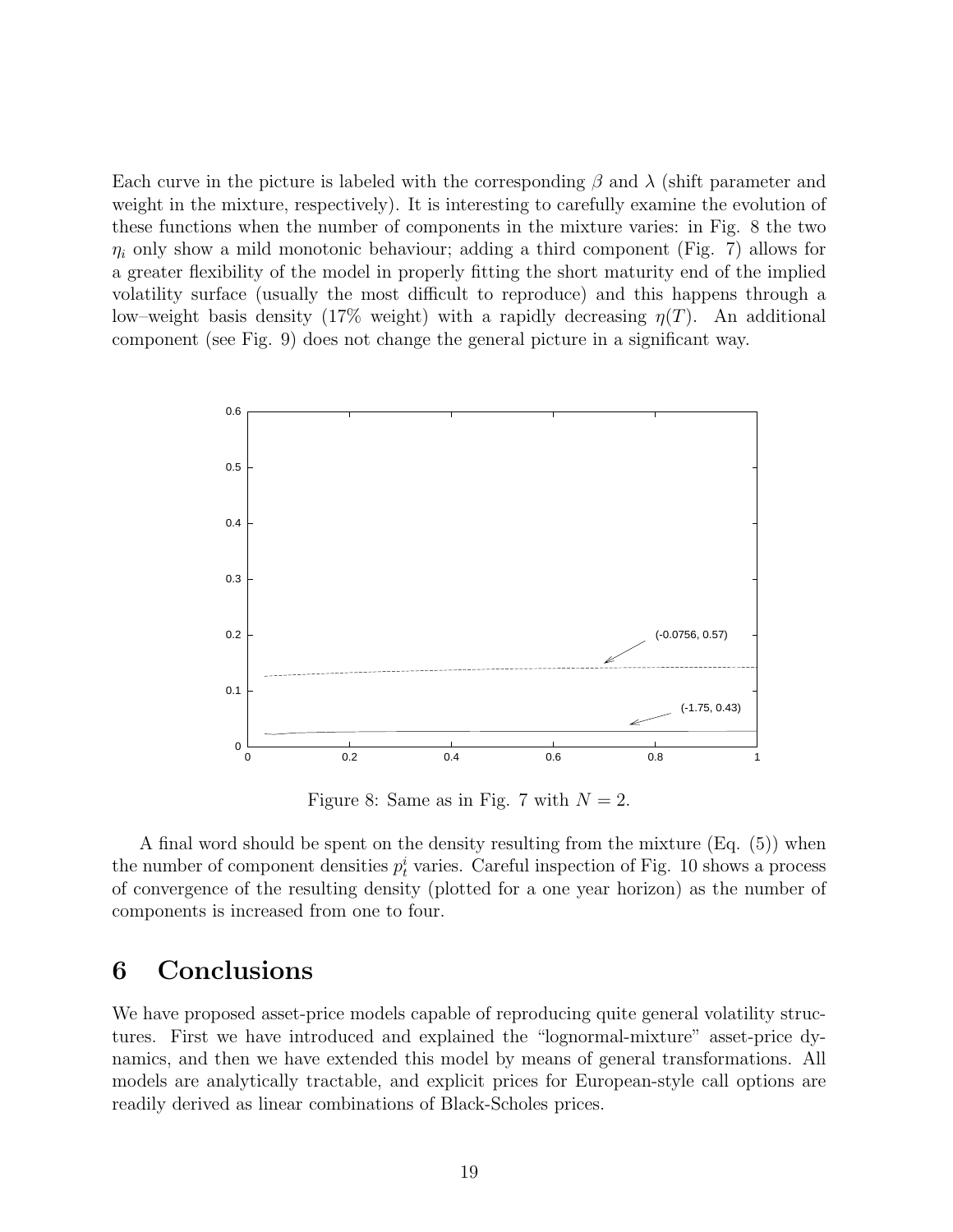

Figure 9: Same as in Fig. 7 with  $N = 4$ .

Furthermore, once calibrated to the plain vanilla market, any of these models allows to price exotic path-dependent claims through Monte Carlo simulation.

Very few existing models propose explicit asset-price dynamics that are consistent with a given risk-neutral (forward) distribution. Moreover, the arbitrarily large number and controllability of parameters render our model unique from this point of view. In fact, choosing as many parameters as we like produces a large flexibility in the model calibration to real option data, although one needs to beware of possible problems related to overfitting and feasibility of the calibration process as far as the execution time is concerned.

## Appendix

In this appendix, we calculate the skewness and kurtosis of the marginal distribution of the log-process  $\overline{S}_t := \ln(S_t)/\ln(S_0)$ ,  $t > 0$ . As is easily shown, for each  $t > 0$  the density of  $\overline{S}_t$  is given by the mixture of normal densities:

$$
\bar{p}_t(y) := \frac{d}{dy} Q^T \left\{ \ln \frac{S_t}{S_0} \le y \right\} \n= S_0 e^y p_t(S_0 e^y) \n= \sum_{i=1}^N \lambda_i \frac{1}{V_i(t)\sqrt{2\pi}} \exp \left\{ -\frac{1}{2V_i^2(t)} \left[ y - \mu t + \frac{1}{2} V_i^2(t) \right]^2 \right\}.
$$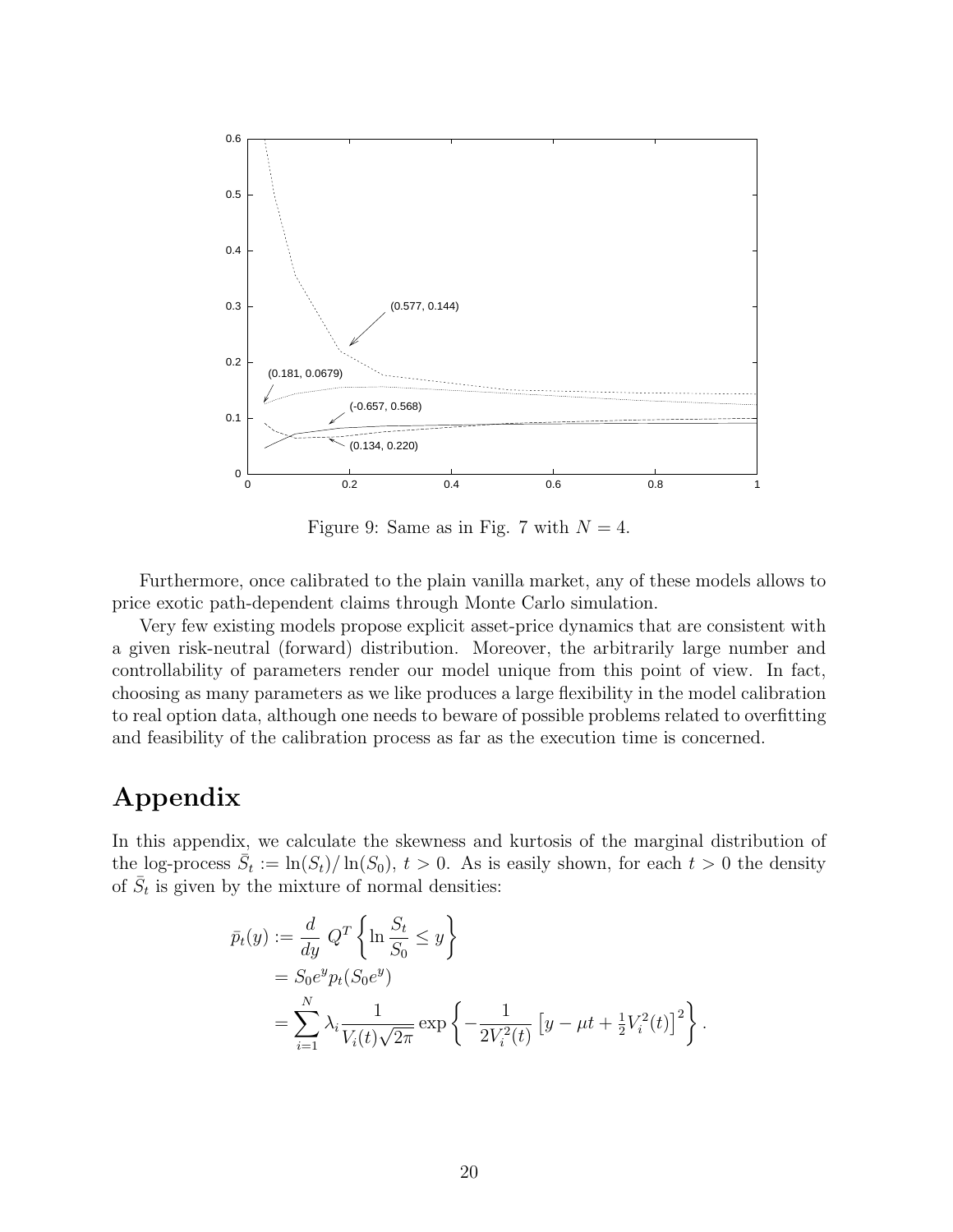

Figure 10: The probability densities resulting from the mixture after calibration of the model on the May 17, 2001 market data, for varying numbers  $N$  of basis densities of Eq. (5). The solid line represents a single (non shifted) lognormal process density calibrated to the whole implied volatility surface, the other lines refer to the shifted basis densities for  $N = 1, \dots 4$ , as described in the legenda.

Using the fact that every (central) moment of a linear combination of densities is given by the (same) linear combinations of the corresponding moments, we have:

$$
E^{T}\{\bar{S}_{t}\} = \mu t - \frac{1}{2}V_{2}(t),
$$
  
\n
$$
E^{T}\{\bar{S}_{t}^{2}\} = \mu^{2}t^{2} + (1 - \mu t)V_{2}(t) + \frac{1}{4}V_{4}(t),
$$
  
\n
$$
E^{T}\{\bar{S}_{t}^{3}\} = \mu^{3}t^{3} + 3\mu t\left(1 - \frac{1}{2}\mu t\right)V_{2}(t) + \frac{3}{4}(\mu t - 2)V_{4}(t) - \frac{1}{8}V_{6}(t),
$$
  
\n
$$
E^{T}\{\bar{S}_{t}^{4}\} = \mu^{4}t^{4} - 2\mu^{2}t^{2}(\mu t - 3)V_{2}(t) + \frac{3}{2}(\mu^{2}t^{2} - 4\mu t + 2)V_{4}(t) - \frac{1}{2}(\mu t - 3)V_{6}(t) + \frac{1}{16}V_{8}(t),
$$

where

$$
\mathcal{V}_k(t) := \sum_{i=1}^N \lambda_i V_i^k(t).
$$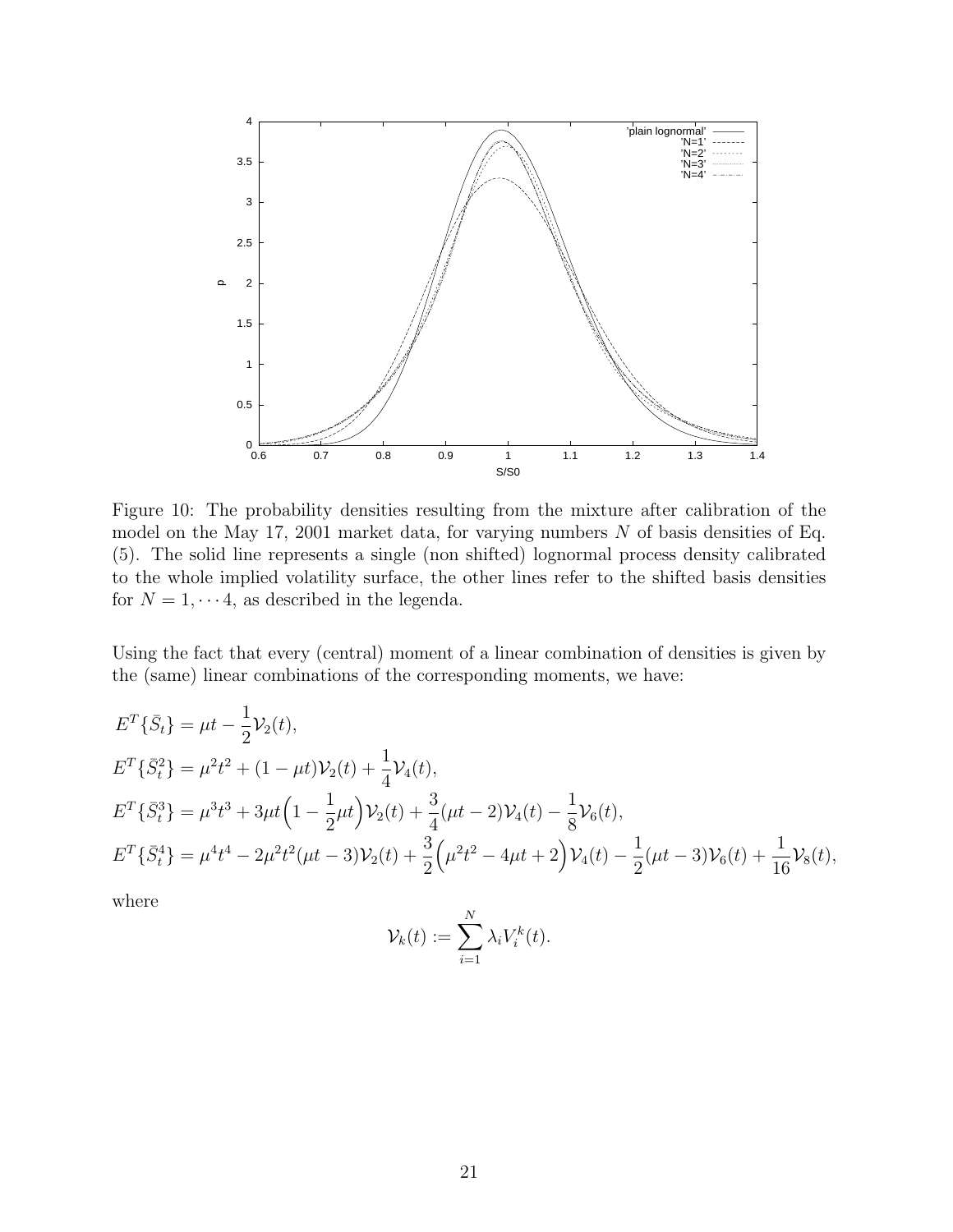Tedious but straightforward calculations lead to the following expressions for the variance, skewness and kurtosis of  $\bar{S}_t$  under  $Q^T$ :

$$
\begin{split}\n\text{Var}^T \{\bar{S}_t\} &= \mathcal{V}_2(t) + \frac{1}{4} \mathcal{V}_4(t) - \frac{1}{4} (\mathcal{V}_2(t))^2 \\
\text{Skew}^T \{\bar{S}_t\} &= \frac{12 (\mathcal{V}_2(t))^2 - 2 (\mathcal{V}_2(t))^3 + 3 \mathcal{V}_2(t) \mathcal{V}_4(t) - 12 \mathcal{V}_4(t) - \mathcal{V}_6(t)}{8 (\mathcal{V}_2(t) + \frac{1}{4} \mathcal{V}_4(t) - \frac{1}{4} (\mathcal{V}_2(t))^2)^{3/2}} \\
\text{Kurt}^T \{\bar{S}_t\} &= \frac{48 \mathcal{V}_4(t) + 24 \mathcal{V}_6(t) + 24 (\mathcal{V}_2(t))^3 - 48 \mathcal{V}_2(t) \mathcal{V}_4(t)}{16 (\mathcal{V}_2(t) + \frac{1}{4} \mathcal{V}_4(t) - \frac{1}{4} (\mathcal{V}_2(t))^2)^2} \\
&\quad + \frac{\mathcal{V}_8(t) + 6 (\mathcal{V}_2(t))^2 \mathcal{V}_4(t) - 3 (\mathcal{V}_2(t))^4 - 4 \mathcal{V}_2(t) \mathcal{V}_6(t)}{16 (\mathcal{V}_2(t) + \frac{1}{4} \mathcal{V}_4(t) - \frac{1}{4} (\mathcal{V}_2(t))^2)^2}\n\end{split}
$$

The above expressions are rather involved and difficult to study. Indeed, it may be helpful to rearrange them as follows:

$$
Var^{T}\{\bar{S}_{t}\} = \sum_{i=1}^{N} \lambda_{i} V_{i}^{2}(t) + \frac{1}{4} \sum_{i=1}^{N} \lambda_{i} \Big[ V_{i}^{2}(t) - \sum_{j=1}^{N} \lambda_{j} V_{j}^{2}(t) \Big]^{2}
$$
  
\n
$$
Skew^{T}\{\bar{S}_{t}\} = -\frac{12 \sum_{i=1}^{N} \lambda_{i} \Big( V_{i}^{2}(t) - \sum_{j=1}^{N} \lambda_{j} V_{j}^{2}(t) \Big)^{2} + \sum_{i=1}^{N} \lambda_{i} \Big( V_{i}^{2}(t) - \sum_{j=1}^{N} \lambda_{j} V_{j}^{2}(t) \Big)^{3}}{8 \Big[ \sum_{i=1}^{N} \lambda_{i} V_{i}^{2}(t) + \frac{1}{4} \sum_{i=1}^{N} \lambda_{i} \Big( V_{i}^{2}(t) - \sum_{j=1}^{N} \lambda_{j} V_{j}^{2}(t) \Big)^{2} \Big]^{3/2}} - \frac{\sum_{i=1}^{N} \lambda_{i} \Big( V_{i}^{2}(t) - \sum_{j=1}^{N} \lambda_{j} V_{j}^{2}(t) \Big)^{2}}{8 \Big[ \sum_{i=1}^{N} \lambda_{i} V_{i}^{2}(t) + \frac{1}{4} \sum_{i=1}^{N} \lambda_{i} \Big( V_{i}^{2}(t) - \sum_{j=1}^{N} \lambda_{j} V_{j}^{2}(t) \Big)^{2} \Big]^{3/2}} - \frac{48 \sum_{i=1}^{N} \lambda_{i} V_{i}^{4}(t) + 24 \sum_{i=1}^{N} \lambda_{i} V_{i}^{2}(t) \Big( V_{i}^{2}(t) - \sum_{j=1}^{N} \lambda_{j} V_{j}^{2}(t) \Big)^{2}}{16 \Big[ \sum_{i=1}^{N} \lambda_{i} V_{i}^{2}(t) + \frac{1}{4} \sum_{i=1}^{N} \lambda_{i} \Big( V_{i}^{2}(t) - \sum_{j=1}^{N} \lambda_{j} V_{j}^{2}(t) \Big)^{2} \Big]^{2} - \frac{1}{16 \Big[ \sum_{i=1}^{N} \lambda_{i} V_{i}^{2}(t) + \frac
$$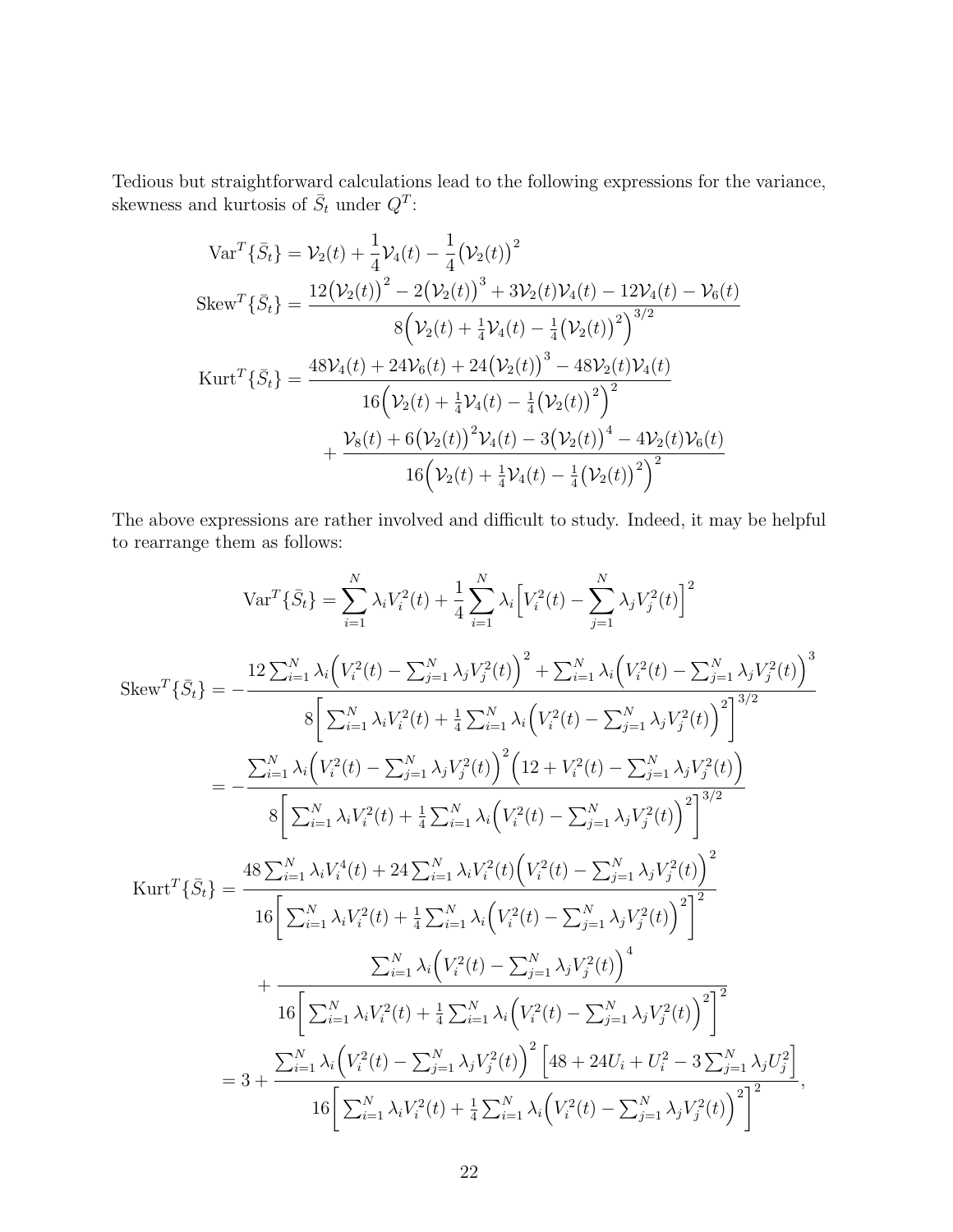where, in the last step, we have set  $U_i := V_i^2(t) - \sum_{k=1}^N$  $_{k=1}^N$   $\lambda_k V_k^2(t)$ .

We can easily see that a sufficient condition for the skewness to be negative is that we can easily<br>  $12 + V_i^2(t) - \sum_{j=1}^{N}$  $j=1 \lambda_j V_j^2(t) \geq 0$  for each i, whereas a sufficient condition for the kurtosis to be larger than 3 is that  $48+24U_i+U_i^2-3\sum_{j=1}^N\lambda_jU_j^2\geq 0$  for each i. Indeed such conditions  $\sum_{N}^{N}$ are largely satisfied for realistic (non-pathological) values of the model parameters.

In order to deal with more user-friendly expressions, we can neglect all terms with  $V_1^{\alpha}(t)V_2^{\beta}$  $Z_2^{\beta}(t)$  of non-minimum degree, which leads to the following approximations:

$$
\operatorname{Var}^T \{\bar{S}_t\} \approx \mathcal{V}_2(t) = \sum_{i=1}^N \lambda_i V_i^2(t)
$$
  
\n
$$
\operatorname{Skew}^T \{\bar{S}_t\} \approx \frac{3}{2} \frac{(\mathcal{V}_2(t))^2 - \mathcal{V}_4(t)}{(\mathcal{V}_2(t))^{3/2}} = -\frac{3}{2} \frac{\sum_{i=1}^N \lambda_i (V_i^2(t) - \sum_{j=1}^N \lambda_j V_j^2(t))^2}{\left(\sum_{i=1}^N \lambda_i V_i^2(t)\right)^{3/2}} \le 0
$$
  
\n
$$
\operatorname{Kurt}^T \{\bar{S}_t\} \approx 3 \frac{\mathcal{V}_4(t)}{(\mathcal{V}_2(t))^2} = 3 + 3 \frac{\sum_{i=1}^N \lambda_i (V_i^2(t) - \sum_{j=1}^N \lambda_j V_j^2(t))^2}{\left(\sum_{i=1}^N \lambda_i V_i^2(t)\right)^2} \ge 3
$$

Such approximations turn out to be accurate in most practical situations, and especially for non-pathological values of the model parameters.

As an example, we finally consider the particular case of a mixture of two densities, and set, therefore,  $N = 2$ ,  $\lambda_1 := \lambda$  and  $\lambda_2 := 1 - \lambda$ . We obtain:

$$
\operatorname{Var}^T \{\bar{S}_t\} \approx \lambda V_1^2(t) + (1 - \lambda) V_2^2(t)
$$
  
\n
$$
\operatorname{Skew}^T \{\bar{S}_t\} \approx -\frac{3}{2} \frac{\lambda (1 - \lambda) (V_1^2(t) - V_2^2(t))^2}{(\lambda V_1^2(t) + (1 - \lambda) V_2^2(t))^{3/2}}
$$
  
\n
$$
\operatorname{Kurt}^T \{\bar{S}_t\} \approx 3 \frac{\lambda V_1^4(t) + (1 - \lambda) V_2^4(t)}{(\lambda V_1^2(t) + (1 - \lambda) V_2^2(t))^2}
$$

from which it is immediate that, for given  $V_1(t)$  and  $V_2(t)$ ,  $Kurt^T\{\bar{S}_t\}$  is maximum for

$$
\lambda=\lambda^*:=\frac{V_2^2(t)}{V_1^2(t)+V_2^2(t)}
$$

and the value of the maximum kurtosis is

$$
\text{Kurt}^T\{\bar{S}_t\}|_{\lambda=\lambda^*} = \frac{\left(V_1^2(t) + V_2^2(t)\right)^2}{4V_1^2(t)V_2^2(t)}.
$$

Letting  $V_1(t)$  and  $V_2(t)$  vary as well, the maximum kurtosis can grow indefinitely (to infinity).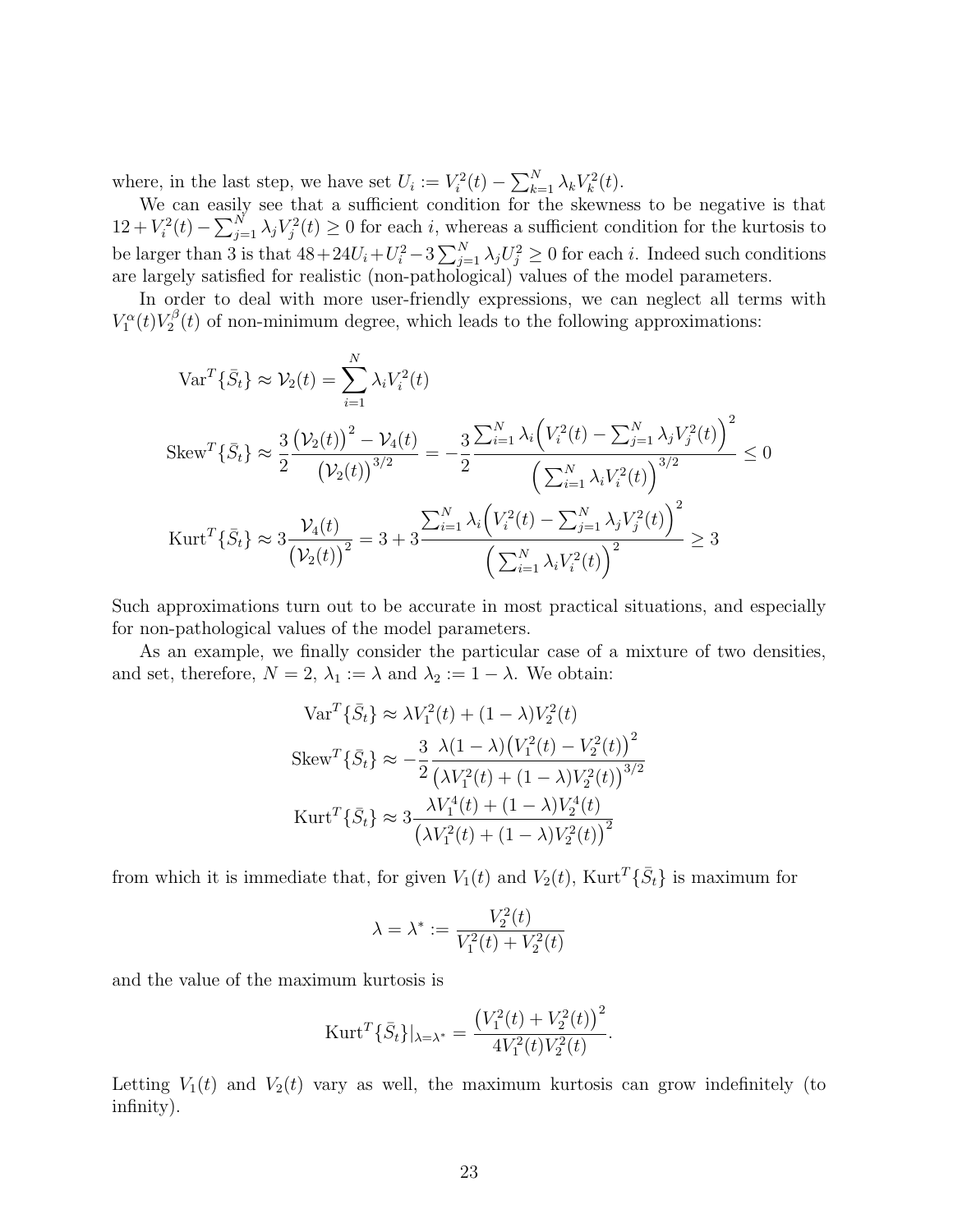#### References

- [1] Avellaneda, M., Friedman, C., Holmes, R. and Samperi D. (1997) Calibrating Volatility Surfaces via Relative-Entropy Minimization. Preprint. Courant Institute of Mathematical Sciences. New York University.
- [2] Black, F. and Scholes, M. (1973) The Pricing of Options and Corporate Liabilities. Journal of Political Economy 81, 637-659.
- [3] Bhupinder, B. (1998) Implied Risk-Neutral Probability Density Functions from Option Prices: A Central Bank Perspective. In Forecasting Volatility in the Financial Markets, 137-167. Edited by Knight, J., and Satchell, S. Butterworth Heinemann. Oxford.
- [4] Breeden, D.T. and Litzenberger, R.H. (1978) Prices of State-Contingent Claims Implicit in Option Prices. Journal of Business 51, 621-651.
- [5] Brigo, D., and Mercurio, F. (2000a). Analytical models for volatility smiles and skews. Banca IMI internal report.
- [6] Brigo, D., and Mercurio, F. (2000b). A mixed-up smile. Risk September, 123-126.
- [7] Britten-Jones, M. and Neuberger, A. (1999) Option Prices, Implied Price Processes and Stochastic Volatility. Preprint. London Business School.
- [8] Carr, P., Tari, M. and Zariphopoulou T. (1999) Closed Form Option Valuation with Smiles. Preprint. NationsBanc Montgomery Securities.
- [9] Cox, J. (1975) Notes on Option Pricing I: Constant Elasticity of Variance Diffusions. Working paper. Stanford University.
- [10] Cox, J. and Ross S. (1976) The Valuation of Options for Alternative Stochastic Processes. Journal of Financial Economics 3, 145-166.
- [11] Derman, E. and Kani, I. (1994) Riding on a Smile. Risk February, 32-39.
- [12] Derman, E. and Kani, I. (1998) Stochastic Implied Trees: Arbitrage Pricing with Stochastic Term and Strike Structure of Volatility. International Journal of Theoretical and Applied Finance 1, 61-110.
- [13] Dupire, B. (1994) Pricing with a Smile. Risk January, 18-20.
- [14] Dupire, B. (1997) Pricing and Hedging with Smiles. Mathematics of Derivative Securities, edited by M.A.H. Dempster and S.R. Pliska, Cambridge University Press, Cambridge, 103-111.
- [15] Guo, C. (1998) Option Pricing with Heterogeneous Expectations. The Financial Review 33, 81-92.